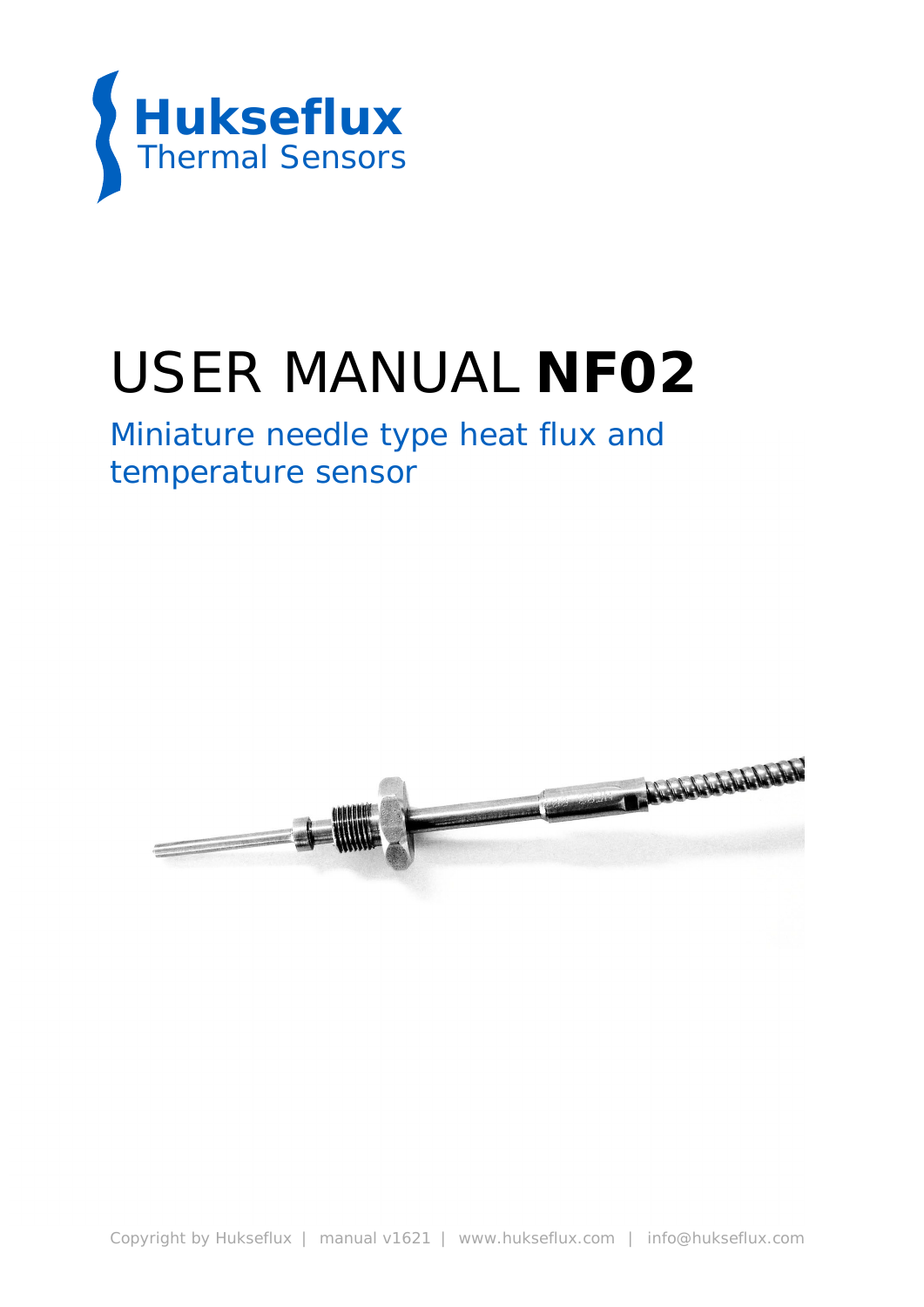

### <span id="page-1-0"></span>Warning statements



Follow the installation instructions of this manual. It contains safety notes, rated operating conditions, recommendations on installation and shielding, and requirements for maintenance.



We recommend use of NF02 in a decision-supporting role only, and not to use measurements of NF02 as the sole or main source of information supporting decision making or judgements on safety.



The measurement accuracy of NF02 depends on the quality of its thermal contact to its environment.



Putting more than 12 Volt across the sensor wiring can lead to permanent damage to the sensor.



Do not use "open circuit detection" when measuring the sensor output.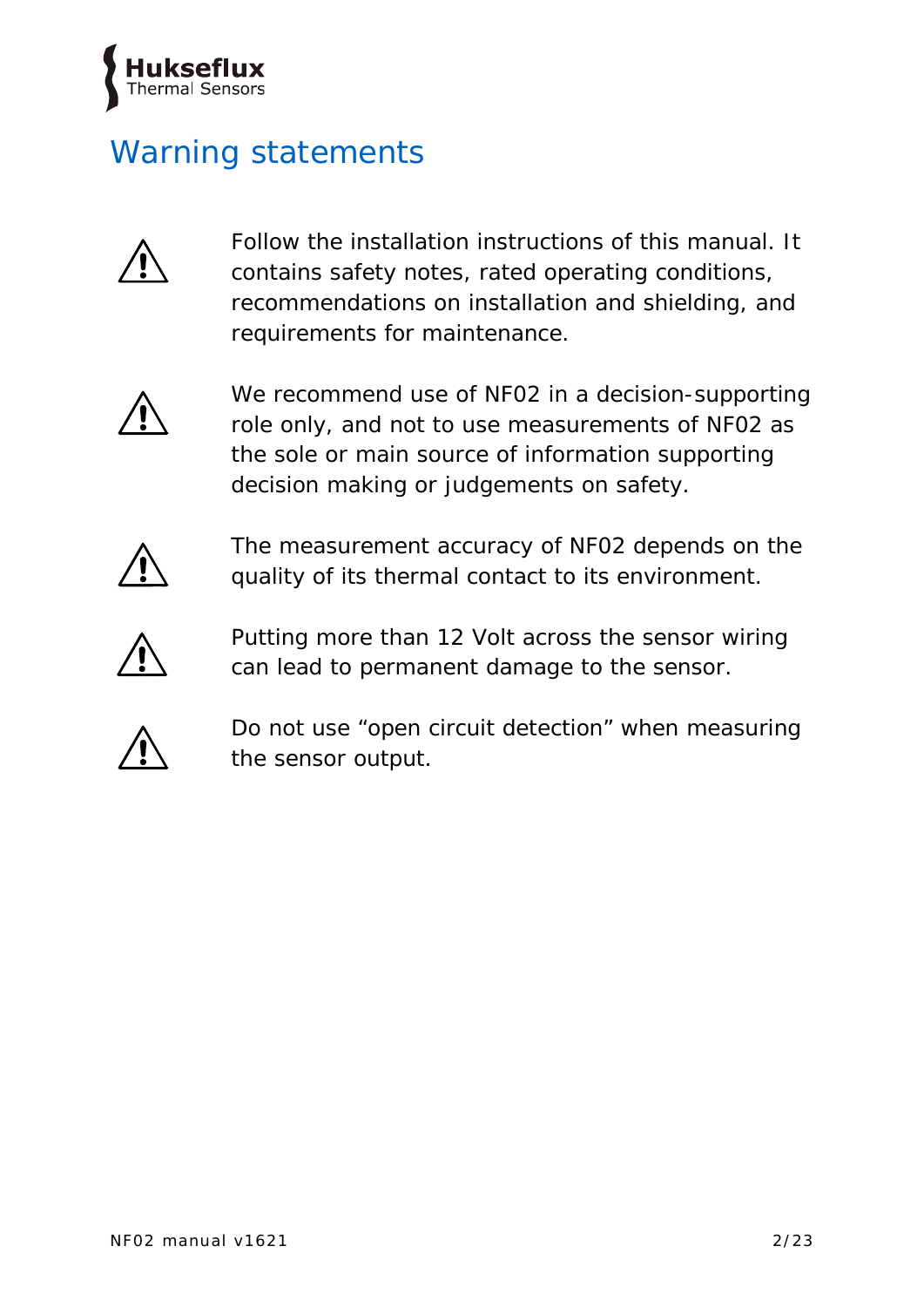

### <span id="page-2-0"></span>**Contents**

|                         | <b>Warning statements</b>                     | $\mathbf{2}$   |
|-------------------------|-----------------------------------------------|----------------|
|                         | <b>Contents</b>                               | 3              |
|                         | List of symbols                               | 4              |
|                         | <b>Introduction</b>                           | 5              |
| 1.1                     | Ordering NF02                                 | $\overline{7}$ |
| 1.2                     | Included items                                | 8              |
| 1.3                     | Quick instrument functionality check          | 8              |
| $\overline{2}$          | Instrument principle and theory               | 9              |
| 3                       | <b>Specifications of NF02</b>                 | 11             |
| 3.1                     | Specifications of NF02                        | 11             |
| 3.2                     | Dimensions of NF02                            | 14             |
| 4                       | <b>Installation of NF02</b>                   | 15             |
| 4.1                     | Electrical connection                         | 15             |
| 4.2                     | Installation                                  | 15             |
| 5                       | Recommended practices for use                 | 16             |
| 5.1                     | Short user guide                              | 16             |
| 6                       | Maintenance and trouble shooting              | 17             |
| 6.1                     | Recommended maintenance and quality assurance | 17             |
| 6.2                     | Trouble shooting                              | 18             |
| 6.3                     | NF02 diagnostics                              | 19             |
| 6.4                     | Checks in the field                           | 19             |
| $\overline{\mathbf{z}}$ | <b>Appendices</b>                             | 21             |
| 7.1                     | <b>Example calculations</b>                   | 21             |
| 7.2                     | EC declaration of conformity                  | 22             |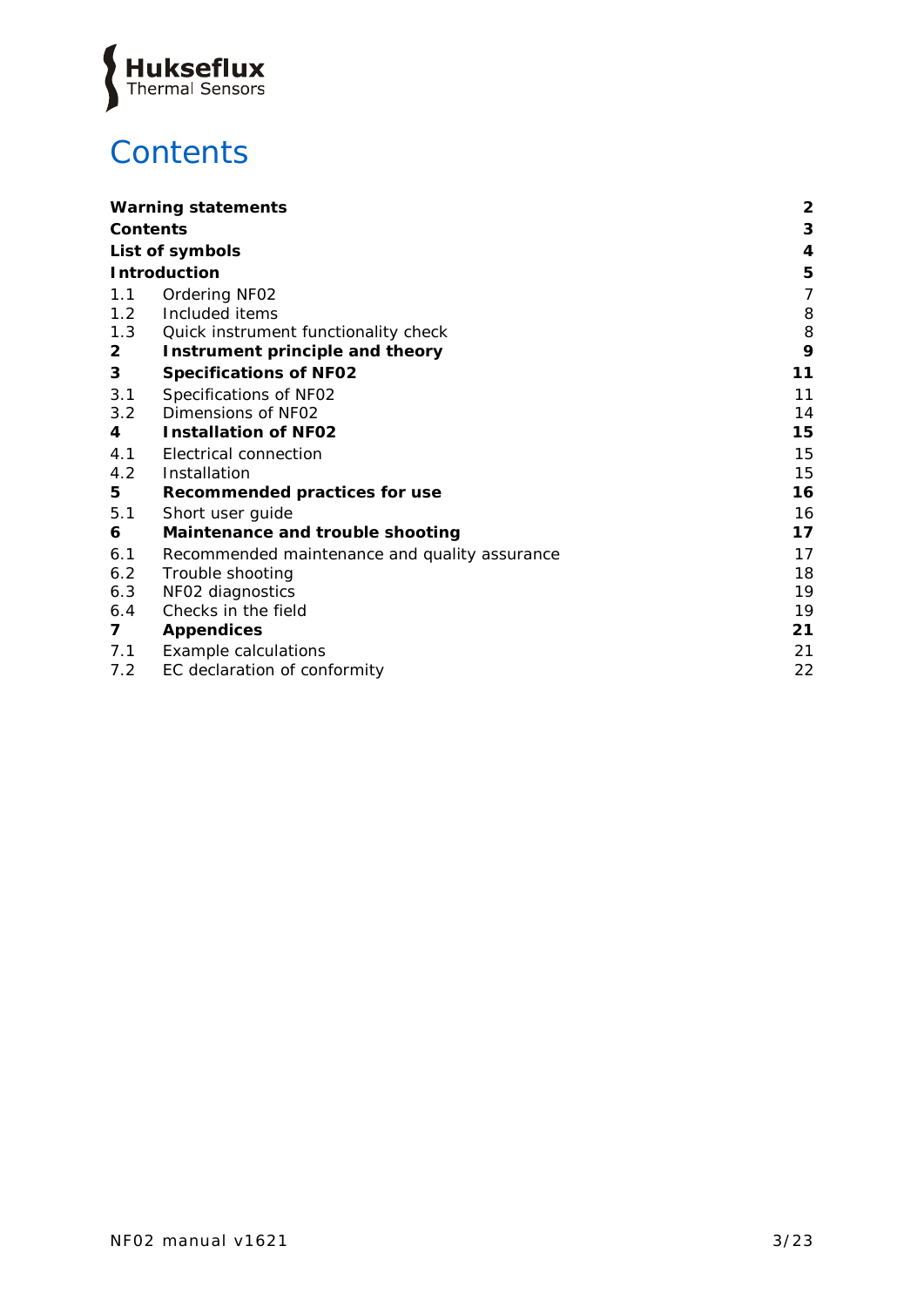

### <span id="page-3-0"></span>List of symbols

| Quantities              | Symbol         | Unit               |
|-------------------------|----------------|--------------------|
| Heat flux               | Φ              | W/m <sup>2</sup>   |
| Voltage output          | U              | v                  |
| Sensitivity             | S              | V·m/K              |
| Temperature             |                | °C                 |
| Temperature difference  | ΛT             | °C                 |
| Resistance              | R              | Ω                  |
| Thermal conductivity    | λ              | $W/(m \cdot K)$    |
| Temperature coefficient | C <sub>1</sub> | V·m/K              |
| Temperature coefficient | C <sub>2</sub> | V·m/K <sup>2</sup> |
| Temperature coefficient | $C_3$          | V·m/K <sup>3</sup> |
| Temperature coefficient | $D_1$          | $W/(m \cdot K)$    |
| Temperature coefficient | $D_2$          | $W/(m \cdot K^2)$  |
| Temperature coefficient | $D_3$          | $W/(m \cdot K^3)$  |

#### **Subscripts**

N/A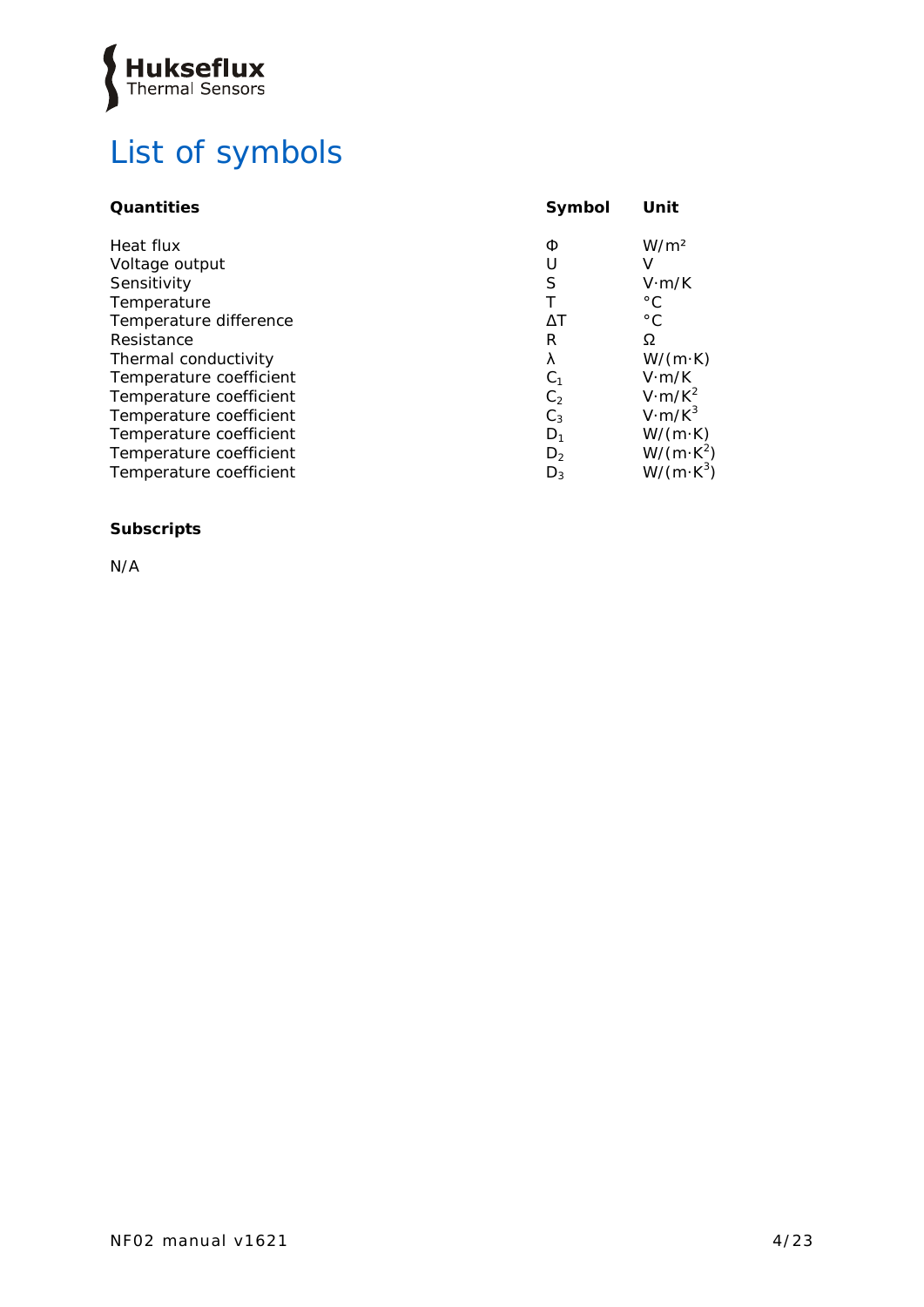

### <span id="page-4-0"></span>**Introduction**

NF02 measures temperature and heat fluxes. It is a small version of NF01, and is typically used in (injection) moulds. Measuring heat flux as well as temperature with one sensor is much more accurate and practical than using distributed temperature measurements. See the chapter on sensor theory for a detailed explanation. The same technology is used to manufacture heat flux sensors for different applications.

NF02's suggested use is in studies of energy balance of industrial processes and in studies of the energy balance in moulds. We recommend use of NF02 in a decisionsupporting role only, and not to use measurements of NF02 as the main or sole source of information for judging safety.

The sensors inside NF02, a thermopile and a thermocouple, are protected by fully sealed stainless steel "needle" body. The part of the cabling closest to the sensor is a special high temperature metal sheathed cable, with an interlocked spiral stainless steel armour. The sensor as well as the high temperature cable and armour withstand temperatures up to 450 °C. The low temperature extension cable is made of PTFE. The sensor outputs are heat flux, an analogue voltage signal in the millivolt range, and temperature using a thermocouple type K. The user must know the thermal conductivity of the surrounding material to calculate the heat flux.

Using NF02 is easy. It can be connected directly to commonly used data logging systems. The heat flux  $\Phi$  in W/m<sup>2</sup> is calculated by dividing the NF02 output, a small voltage U, by the sensitivity S and correcting for the thermal conductivity  $\lambda$  of the environment. The sensitivity S is provided with NF02 on its calibration certificate.

The measurement function of NF02 is:

| $\Phi = U \cdot \lambda / S$ | (Formula 0.1) |
|------------------------------|---------------|
|                              |               |

The sensitivity S in V·m/K is temperature T dependent.

$$
S = C_1 + C_2 \cdot T + C_3 T^2
$$

The constants C are supplied on NF02's product certificate.

To work with NF02 the user must know the thermal conductivity of its environment as a function of temperature.

$$
\lambda = D_1 + D_2 \cdot T + D_3 T^2
$$
 (Formula 0.3)

NF02's standard diameter is 3 x 10<sup>-3</sup> m and its standard temperature range is 450 °C. NF02 design is user-specific; needle diameter, needle length and temperature range are designed in cooperation with the user for the specific application. Optionally the sensor and cable temperature range can be extended to 700 °C.

 $(Formula 0.2)$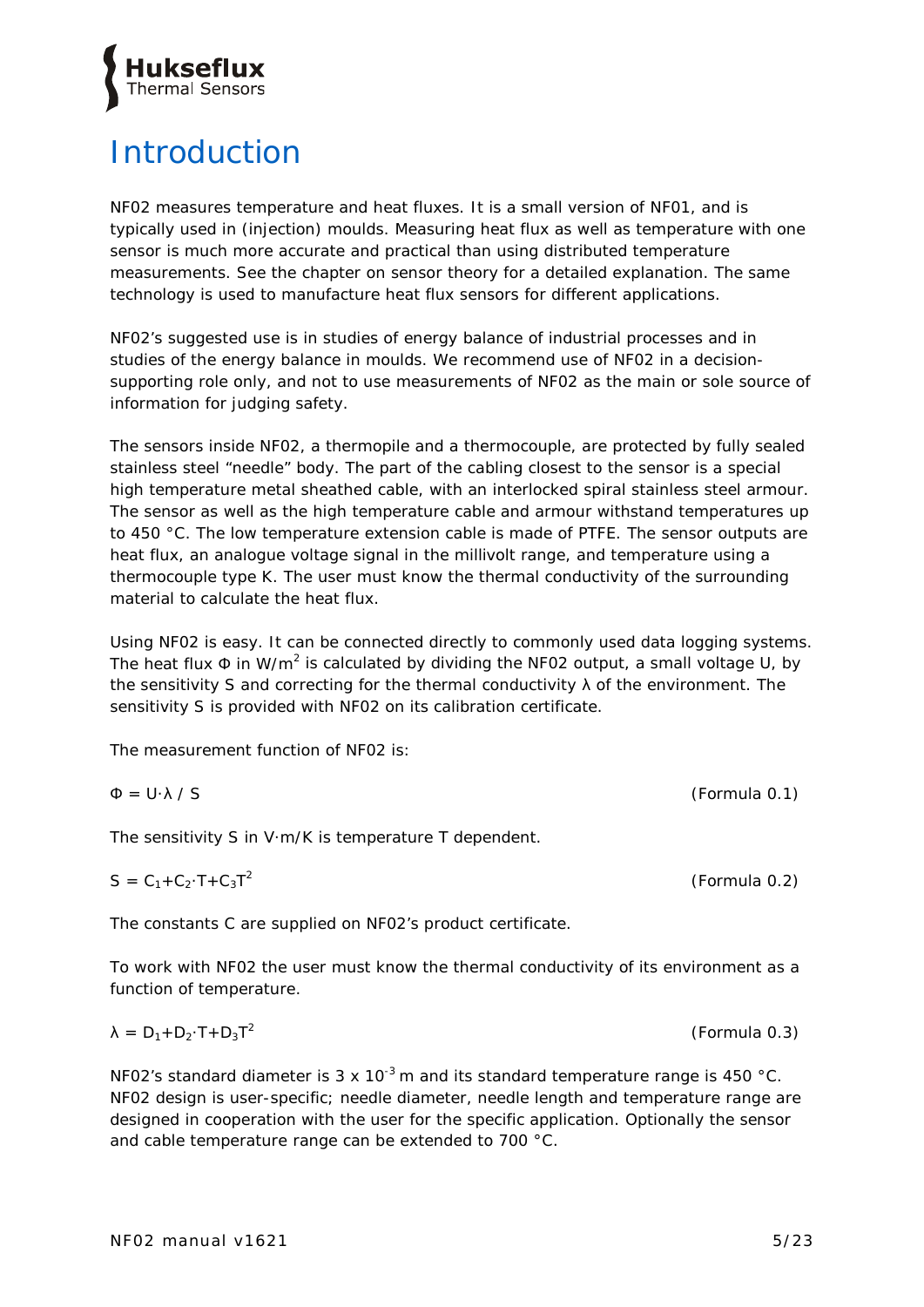

Common options are:

- longer cable (specify total cable length in m for both cable types L2 and L3)
- needle lengths (specify L1)
- needle rated operating temperature range up to 700 °C (no spring)
- connector at NF02 cable end

For installation the user needs to drill a hole for the needle and tap a thread for the MF10 x 1 bolt.

See also:

- view our complete [product range of heat flux](http://www.hukseflux.com/product_group/heat-flux-sensors) sensors
- our [industrial sensors](http://www.hukseflux.com/sites/default/files/product_group_bi_file/hukseflux_industrial_heat_flux_sensors-v1505.pdf)
- [NF01](http://www.hukseflux.com/product/nf01) needle type heat flux and temperature sensor (large version of NF02)



**Figure 0.1** *NF02, standard 3 x 10-3 m diameter model, with spring loaded M10 x 1 coupling and high temperature cable. Not shown: low temperature extension cable.*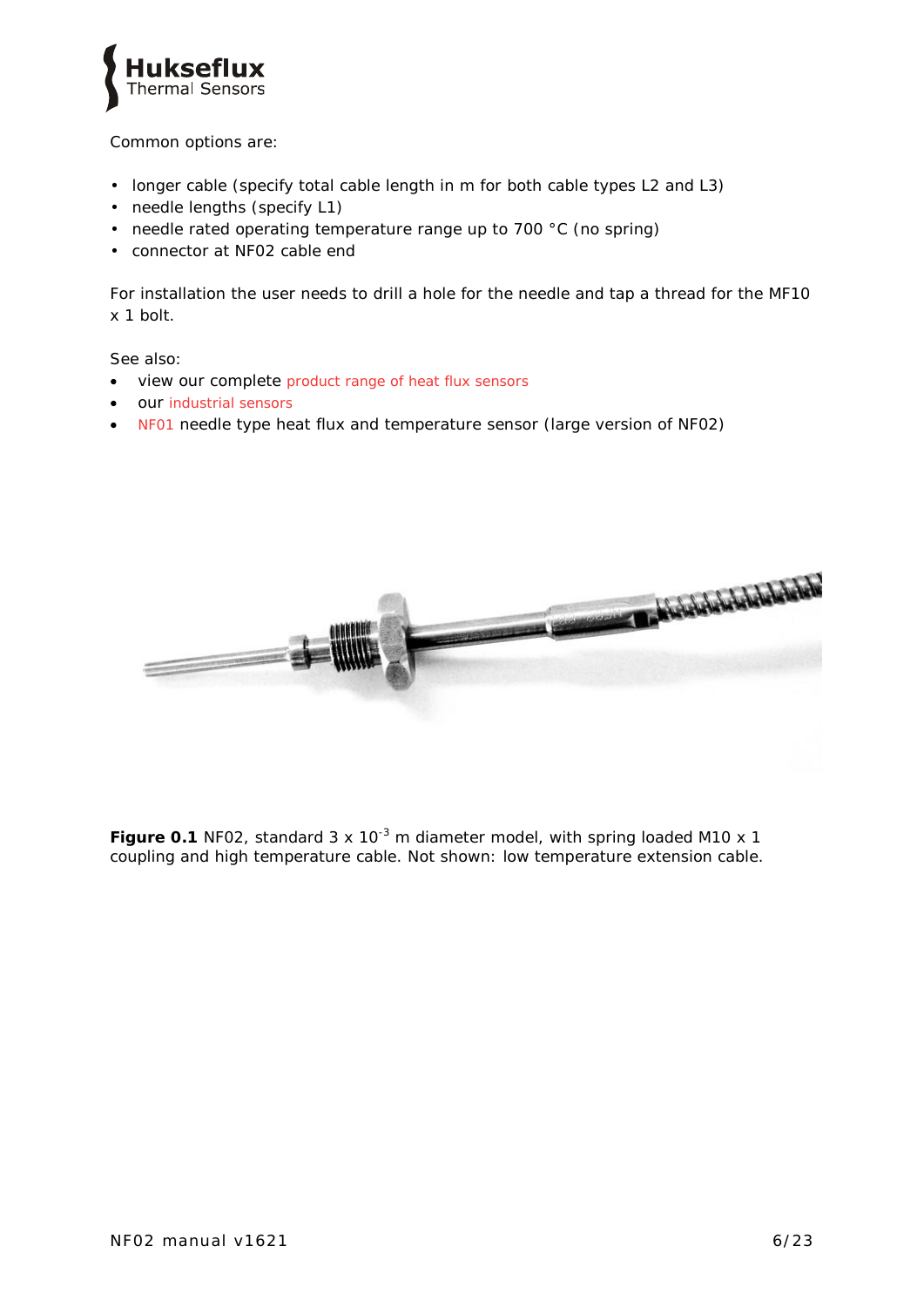

### <span id="page-6-0"></span>**1.1 Ordering NF02**

The standard configuration of NF02 is 30 x  $10^{-3}$  m long with 0.1 m high temperature cable and 2.5 m low temperature extension cable. Every needle is supplied with a springloaded bolt coupling. The wiring colour code is according to IEC, with the thermocouple wires green and white.

For every needle the most important considerations are

- needle length
- cable lengths

Common options are:

- longer cable (specify total cable length in m for both cable types L2 and L3)
- needle lengths (specify L1)
- needle rated operating temperature range up to 700 °C (no spring)

Less common options are:

- needle rated operating temperature range up to 1000 °C
- EC type examination certificate (ATEX) II 2 G EEx d IIC T6

For installation the user typically needs couplings and a set of tools:

- 3.2 mm diameter drills for the standard  $3 \times 10^{-3}$  m diameter NF02. For other models take a drill diameter of 5 to 6 % higher than the needle diameter. NF02 drills must be adapted to needle length
- drill and tap for the MF10 x 1 spring loaded bolt coupling

Optionally added parts are:

- connector at NF02 cable end
- low temperature extension cable with 2 connectors, matching cable connector and chassis connector
- chassis connector with internal wiring (colour code of wiring identical to cable colour code)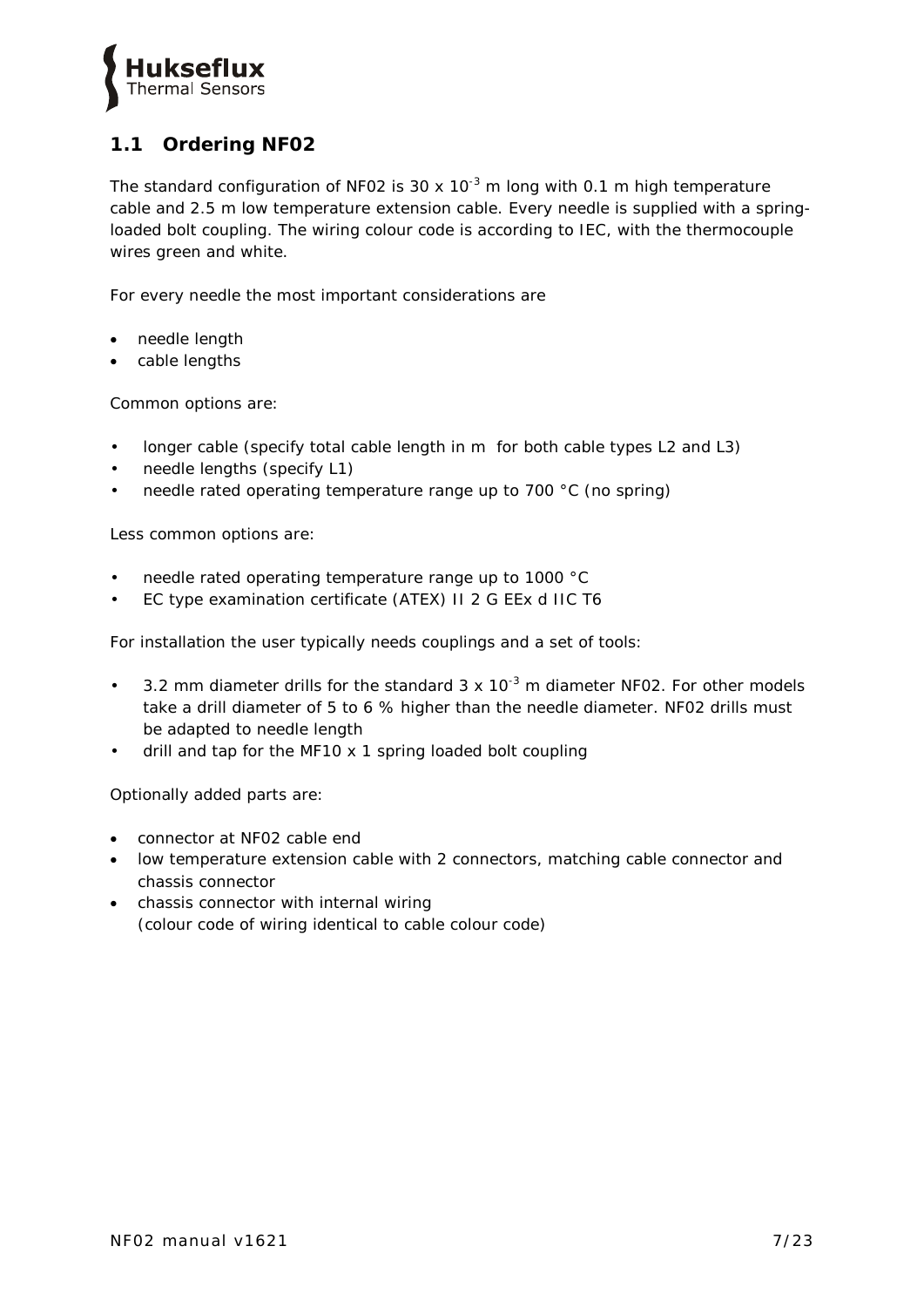

### <span id="page-7-0"></span>**1.2 Included items**

Arriving at the customer, the delivery should include:

- heat flux and temperature sensor NF02
- including cables of the lengths as ordered
- product certificate matching the instrument serial number

Upon arrival check at least the above including needle and cable lengths against the order. Perform a functionality check.

### <span id="page-7-1"></span>**1.3 Quick instrument functionality check**

A quick test of the instrument can be done by connecting it to a multimeter.

1 Check the electrical resistance of the heat flux sensor between the black [-] and red [+] wires and the thermocouple between the green [+] and white [-] wires. Use a multimeter at the 100  $\Omega$  range. Measure the sensor resistance first with one polarity, then reverse the polarity. Take the average value. Typical resistance should be the nominal sensor resistance of 5 Ω for the thermopile sensor at standard cable lengths, plus for additional low temperature extension cable 0.2  $\Omega/m$  (resistance per meter cable) for the total resistance of two wires (back and forth added), for high temperature cable 13  $Ω/m$ . For the thermocouple work with 10  $Ω$  at standard cable lengths, plus additional low temperature extension cable 3  $Ω/m$  resistance per meter cable), for high temperature cable 28 Ω/m. Infinite resistance indicates a broken circuit; zero or a lower than 1 Ω resistance indicates a short circuit.

2. Check if the heat flux sensor reacts to heat: put the multimeter at its most sensitive range of DC voltage measurement, typically the 100 x  $10^{-3}$  VDC range or lower. Expose the sensor to heat, for instance exposing the tip to the flame of a lighter. The signal should read  $> 0.1 \times 10^{-3}$  V now. Also look at the reaction of the thermocouple to heat. 3. Inspect the instrument for any damage.

4. Check the sensor serial number engraved on the transition piece between sensor and cable, against the certificate provided with the sensor.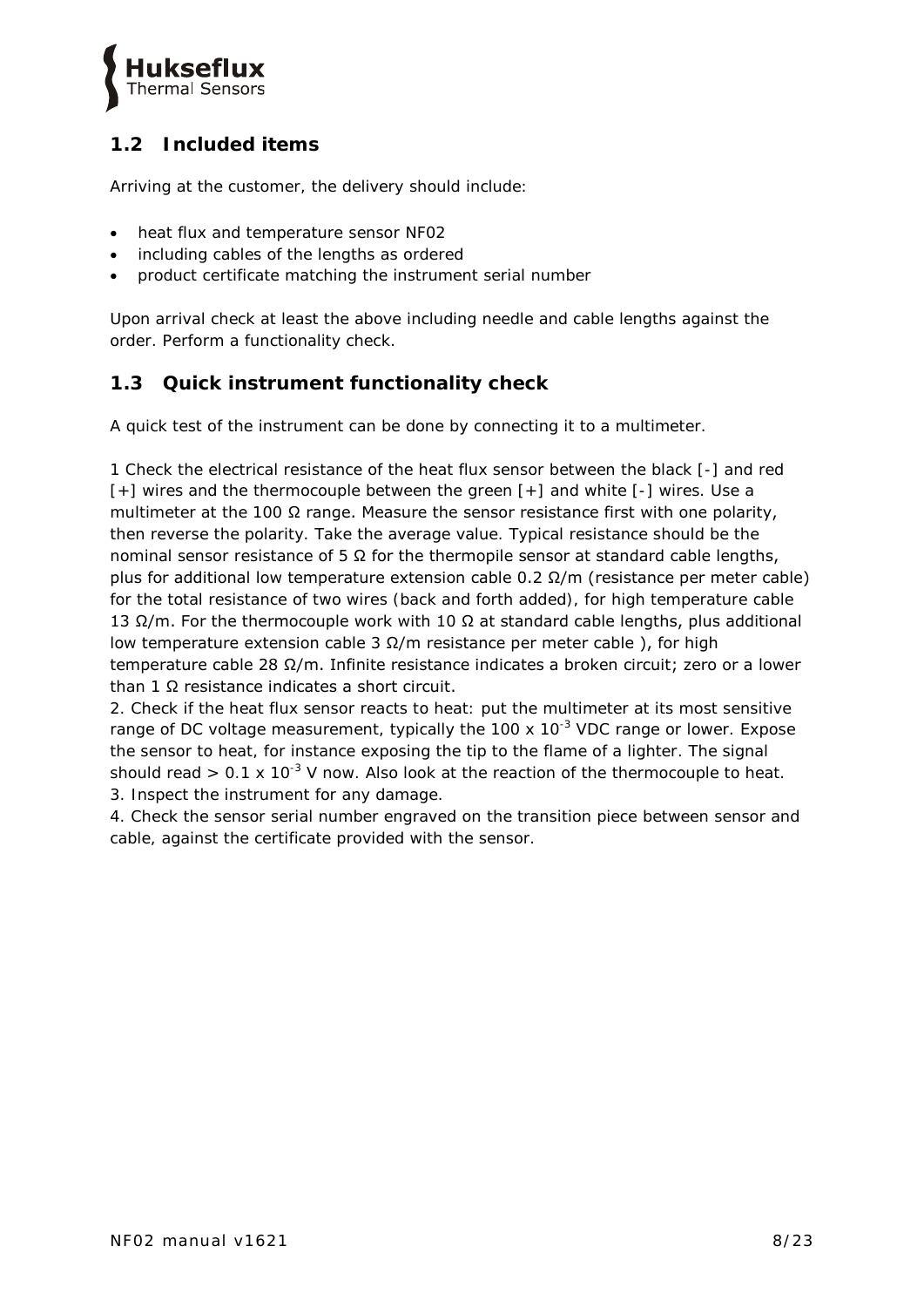#### $NFO2$  manual v1621  $9/23$

## <span id="page-8-0"></span>2 Instrument principle and theory

NF02 is a sensor that measures heat flux and temperature. It is mainly used to measure heat flux in moulds at high heat flux levels. The heat flux sensor inside NF02 is a thermopile which measures a temperature difference along the axis of the NF02 needle. The user must know the thermal conductivity of the surrounding material to calculate the heat flux. The sensor outputs are heat flux, an analogue voltage signal in the millivolt range, and temperature using a thermocouple type K.

Using NF02 is easy. It can be connected directly to commonly used data logging systems. The heat flux  $\Phi$  in W/m<sup>2</sup> is calculated by dividing the NF02 output, a small voltage U, by the sensitivity S and correcting for the thermal conductivity  $\lambda$  of the environment. The sensitivity S is provided with NF02 on its calibration certificate.

The measurement function of NF02 is:

$$
f_{\rm{max}}
$$

The sensitivity S is temperature T dependent:

$$
S = C_1 + C_2 \cdot T + C_3 T^2
$$

**Thermal Sensors** 

For the standard geometry NF02:

S =  $(1.239\ 069\ 347\ 319\ 4 - 0.000\ 258\ 111\ 888\ 1\ T + 0.000\ 000\ 791\ 608\ 4\ T^2)$ (Formula 2.1)

The constants C are supplied on NF02's calibration certificate.

To work with NF02 the user must know the thermal conductivity of its environment as a function of temperature.

 $\lambda = D_1 + D_2 \cdot T + D_3 T^2$  (Formula 0.3)

The measurement accuracy of NF02 depends on the quality of the thermal contact to its environment. The hole in which NF02 is inserted must have a tight fit around the sensor.

 $\Phi = U \cdot \lambda / S$  (Formula 0.1)

 $(Formula 0.2)$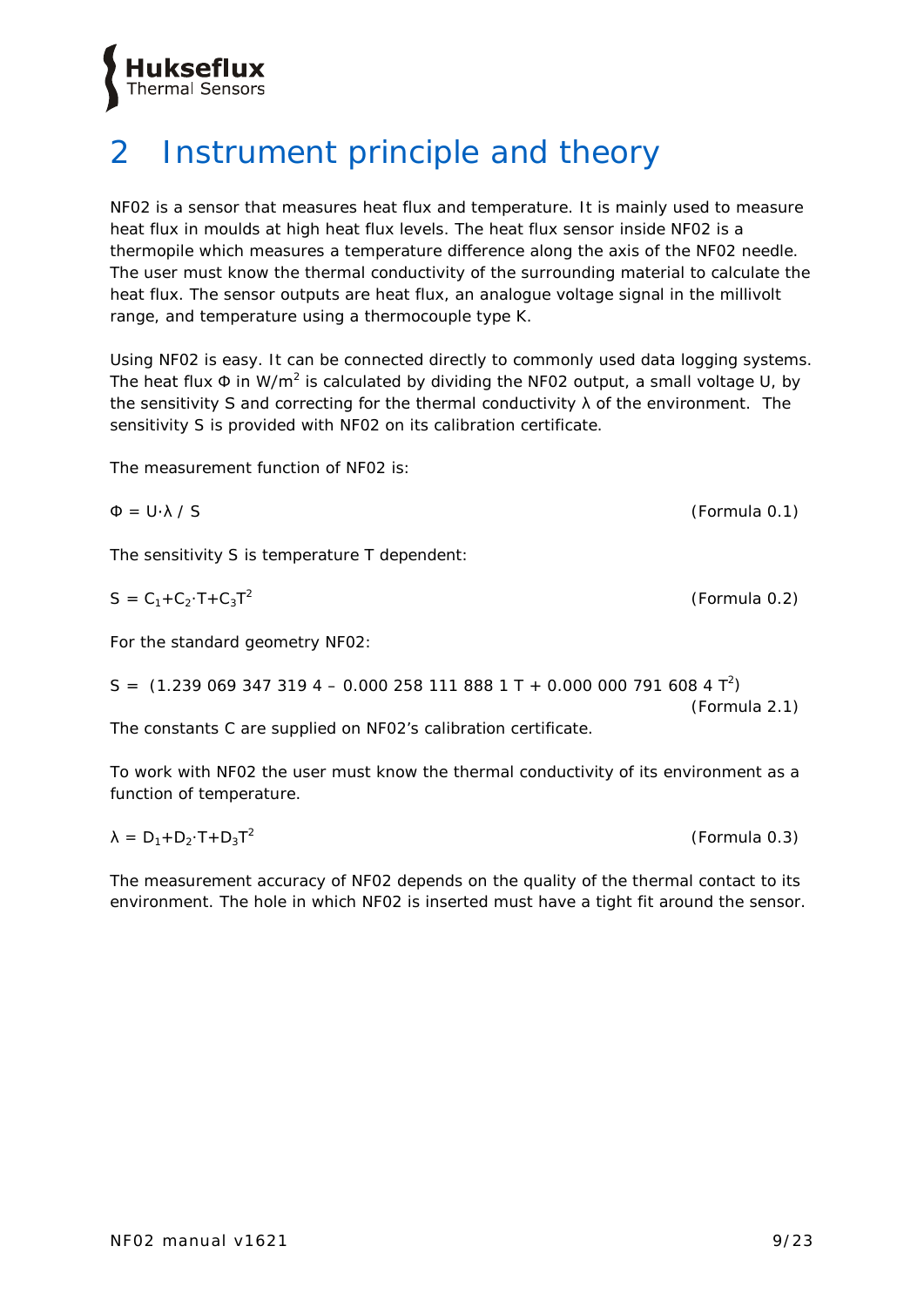

For a reliable heat flux measurement, NF02 performs significantly better than a network of distributed individual temperature sensors:

- NF02 creates a single temperature difference signal. This is much more accurate than calculating a heat flux by subtracting two individual temperature measurements. If a heat flux is calculated from two temperature measurements, you subtract two large values with large uncertainties to calculate a small difference, which then has a similarly large uncertainty.
- NF02 sensors can be quickly installed; contrary to spatially distributed temperature sensors, the relative position of the sensors used for the temperature difference measurement is already determined during manufacturing. The exact depth of insertion is not a critical factor determining the accuracy of this relative position. Installation can be done quickly with little training.
- NF02 sensors are fully exchangeable. Contrary to spatially distributed temperature sensors, the sensors in the NF02 are "matched pairs". This is essential to attain the best possible temperature difference measurement.
- NF02 has a fast heat flux response time: the high accuracy makes it possible to measure a temperature difference over a small distance.

NF02's standard diameter is 3 x  $10^{-3}$  m and its standard temperature range is 450 °C. NF02 design is user-specific; needle diameter, needle length and temperature range are designed in cooperation with the user for the specific application.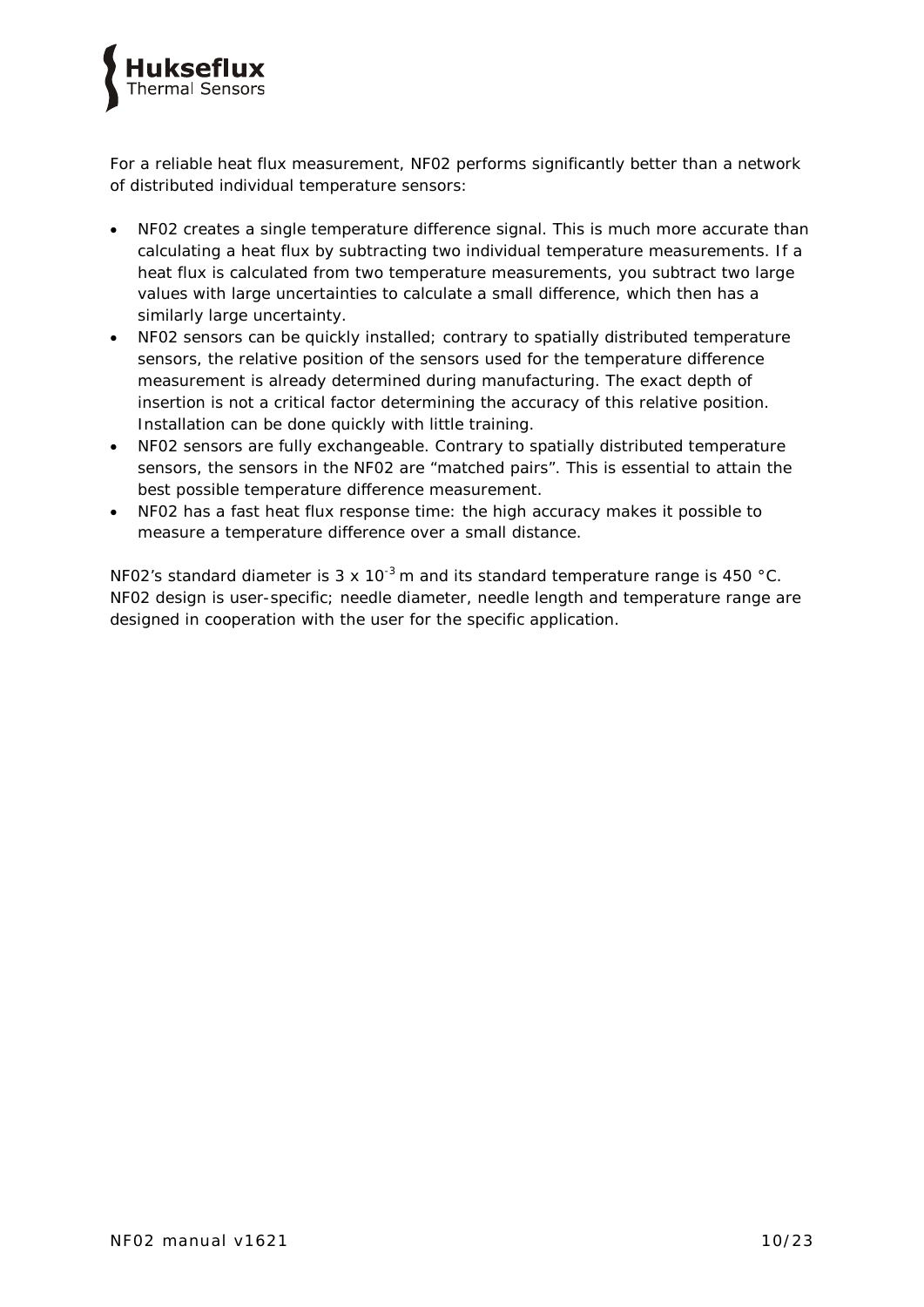### **Hukseflux Thermal Sensors**

**NF02 SPECIFICATIONS**

### <span id="page-10-0"></span>3 Specifications of NF02

### <span id="page-10-1"></span>**3.1 Specifications of NF02**

NF02 measures heat flux and temperature. The heat flux sensor inside NF02 is a thermopile which measures a temperature difference along the axis of the NF02 needle. The measurement accuracy of NF02 relies on good thermal contact to its environment. You must know the thermal conductivity of the surrounding material to calculate the heat flux. The sensor outputs are heat flux, an analogue voltage signal in the millivolt range, and temperature using a thermocouple type K. NF02 is a passive sensor; it does not need power. It can only be used in combination with a suitable measuring system. The sensor should be used in accordance with the recommended practices this manual.

| Sensor type                        | miniature needle type heat flux and temperature         |
|------------------------------------|---------------------------------------------------------|
|                                    | sensor                                                  |
| Heat flux sensor                   | thermopile                                              |
| Measurand                          | heat flux                                               |
| Measurand in SI units              | heat flux density in W/m <sup>2</sup>                   |
| Rated measurement range            | 0.05 to 50 x $10^3$ W/m <sup>2</sup> (typical)          |
| Temperature sensor                 | thermocouple type KX                                    |
| Temperature sensor specification   | ANSI MC96.1-1982 / EN 60584                             |
| Measurand                          | temperature                                             |
| Measurand in SI units              | temperature in °C                                       |
| Measurement range                  | -30 to 450 °C                                           |
| Rated operating temperature range  |                                                         |
| sensor and high temperature cable  | $-30$ to $+450$ °C                                      |
| sensor optional (no spring)        | $-30$ to $+700$ °C                                      |
| low temperature extension cable    | $-30$ to $+240$ °C                                      |
| Measurement function / required    | $\Phi = U \cdot \lambda / S$                            |
| programming                        | $S = C_1 + C_2 \cdot T + C_3 T^2$                       |
|                                    | $\lambda = D_1 + D_2 \cdot T + D_3 T^2$                 |
| Sensitivity for standard geometry  | $S = (1.2390693473194 - 0.0002581118881T)$              |
|                                    | $+$ 0.000 000 791 608 4 T <sup>2</sup> )                |
| Required input to the measurement  | thermal conductivity of the material surrounding the    |
| equation                           | needle as a function of temperature                     |
|                                    | $\lambda = D_1 + D_2 \cdot T + D_3 T^2$                 |
| Recommended number of sensors      | 2 per measurement location                              |
| Sensitivity (nominal)              | $1.2 \times 10^{-6}$ V·m/K                              |
| Response time (95 %)               | depends on surrounding material                         |
| Expected voltage output            | depends on heat flux and measurement environment        |
|                                    | typically 5 x 10-3 V                                    |
| Required readout                   | heat flux sensor: 1 x differential voltage channel or 1 |
|                                    | x single ended voltage channel                          |
|                                    | temperature sensor: 1 x Type K differential             |
|                                    | thermocouple channel or 1 x Type K single ended         |
|                                    | thermocouple channel                                    |
|                                    | both with input resistance > $10^6$ $\Omega$            |
| IP protection class                |                                                         |
| Needle and high temperatiur ecable | <b>IP68</b>                                             |
| Low temperature extension cable    | <b>IP64</b>                                             |

#### **Table 3.1** *Specifications of NF02 (continued on next pages)*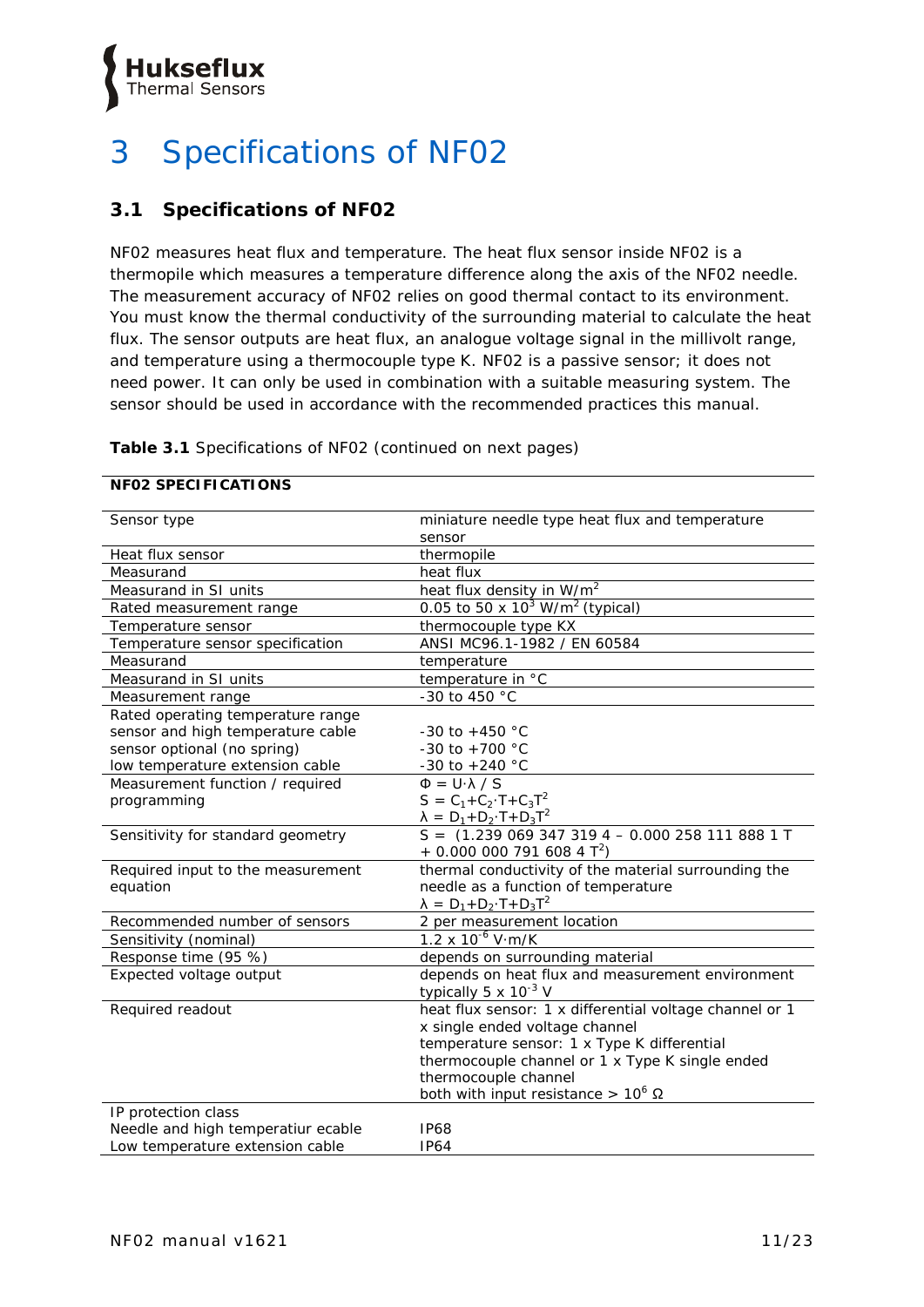

**Table 3.1** *Specifications of NF02 (started on previous page, continued on the next page)*

| High temperature cable type                                             | metal sheathed mineral insulated cable                  |
|-------------------------------------------------------------------------|---------------------------------------------------------|
| Low temperature extension cable type                                    | PTFE signal cable with shield                           |
| Rated operating relative humidity range                                 | 0 to 100 %                                              |
| Required sensor power                                                   | zero (passive sensors)                                  |
| Needle length                                                           | specified by the user                                   |
| Standard needle length                                                  | $30 \times 10^{-3}$ m                                   |
| Needle diameter                                                         | $3 \times 10^{-3}$ m                                    |
| Standard cable lengths                                                  |                                                         |
| High temperature cable                                                  | 0.1 m (see options)                                     |
| Low temperature extension cable                                         | 2.5 m (see options)                                     |
| Heat flux sensor resistance (nominal)                                   | $5 \Omega$ (standard cable length)                      |
| Low temperature extension cable: heat                                   | $0.2 \Omega/m$ (nominal)                                |
| flux sensor cable resistance                                            |                                                         |
| High temperature cable: heat flux sensor<br>cable resistance            | 13 $Ω/m$ (nominal)                                      |
| Thermocouple resistance (nominal)                                       | 10 $\Omega$ (standard cable length)                     |
| Low temperature extension cable:<br>temperature sensor cable resistance | $3 \Omega/m$ (nominal)                                  |
| High temperature cable: temperature<br>sensor cable resistance          | $28$ Ω/m (nominal)                                      |
| High temperature metal interlocked                                      | $5 \times 10^{-3}$ m                                    |
| spiral armour diameter                                                  |                                                         |
| Low temperature extension cable<br>diameter                             | $4 \times 10^{-3}$ m                                    |
| Transition piece diameter                                               | $10 \times 10^{-3}$ m                                   |
| Marking                                                                 | 1 x engraving on the needle to cable transition piece,  |
|                                                                         | showing serial number                                   |
|                                                                         | 1 x sticker at cable end, showing serial number         |
| Net weight                                                              | 0.2 kg (standard version)                               |
| Equipment status according to directive                                 | NF02 is a passive sensor which does not have its own    |
| 2014/34 EU                                                              | source of ignition. It becomes equipment in the sense   |
|                                                                         | of Article 2 of the directive only when operating in    |
|                                                                         | combination with other equipment.                       |
| <b>GENERAL INSTALLATION AND USE</b>                                     |                                                         |
| Location                                                                | see recommendations in this user manual                 |
| Installation                                                            | see recommendations in this user manual                 |
|                                                                         | The measurement accuracy of NF02 depends on the         |
|                                                                         | quality of its thermal contact to its environment. Make |
|                                                                         | sure there is good thermal contact.                     |
| Cable extension                                                         | see options: longer cable, extension cable and          |
|                                                                         | connectors                                              |
| <b>MEASUREMENT TRACEABILITY</b>                                         |                                                         |
| Traceability                                                            | to ITS90 and distance                                   |
| Product certificate                                                     | included (showing traceability and dimensional          |
|                                                                         | verification during production)                         |
| On-site testing                                                         | Is possible by comparison to a reference sensor of the  |
|                                                                         | same type, mounted side by side under similar           |
|                                                                         | conditions.                                             |
| Temperature sensor tolerance class                                      | IEC Tolerance class EN60584-2: Type KX, class 2         |
| Temperature sensor error limits                                         | ASTM E230-ANSI MC96.1: Type KX, standard limits         |
| <b>MEASUREMENT ACCURACY</b>                                             |                                                         |
|                                                                         |                                                         |

| Uncertainty of the measurement | statements about the overall measurement             |
|--------------------------------|------------------------------------------------------|
|                                | uncertainty can only be made on an individual basis. |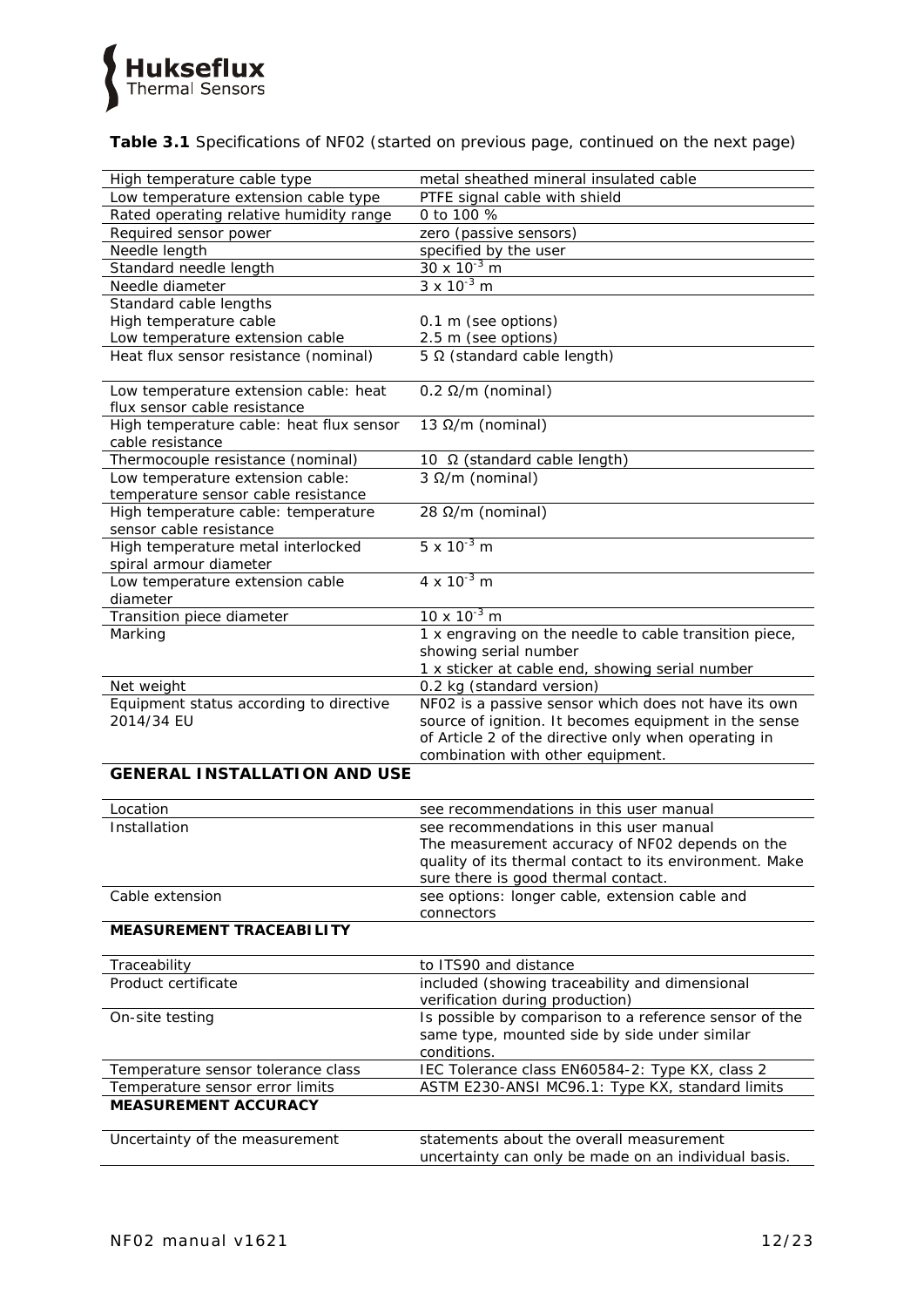

#### **Table 3.1** *Specifications of NF02 (started on previous 2 pages)*

#### **VERSIONS / OPTIONS**

| Sensor design     | NF02 design is user-specific; needle diameter, needle   |
|-------------------|---------------------------------------------------------|
|                   | length and temperature range are designed in            |
|                   | cooperation with the user for the specific application  |
| Order code        | NF02/L1/L2/L3                                           |
|                   | L1 to L3 in x $10^{-3}$ m                               |
| Standard version  | NF02/30/100/2500                                        |
| Option            | needle and high temperature cable temperature range     |
|                   | to 700 °C (no spring)                                   |
| Option            | longer cable (specify total cable length for both cable |
|                   | types L <sub>2</sub> and L <sub>3</sub> )               |
| Option            | needle length (specify L1)                              |
| Option            | EC type examination certificate (ATEX) II 2 G EEx d     |
|                   | IIC T <sub>6</sub>                                      |
| <b>ACCESORIES</b> |                                                         |
|                   |                                                         |
| Connector         | connector at NF02 cable end                             |
| Extension cable   | low temperature extension cable with 2 connectors       |
|                   | with 2 connectors matching cable connector and          |
|                   | chassis connector (specify cable length in m)           |
| Chassis connector | chassis connector with internal wiring                  |
|                   | (colour code of wiring identical to cable colour code)  |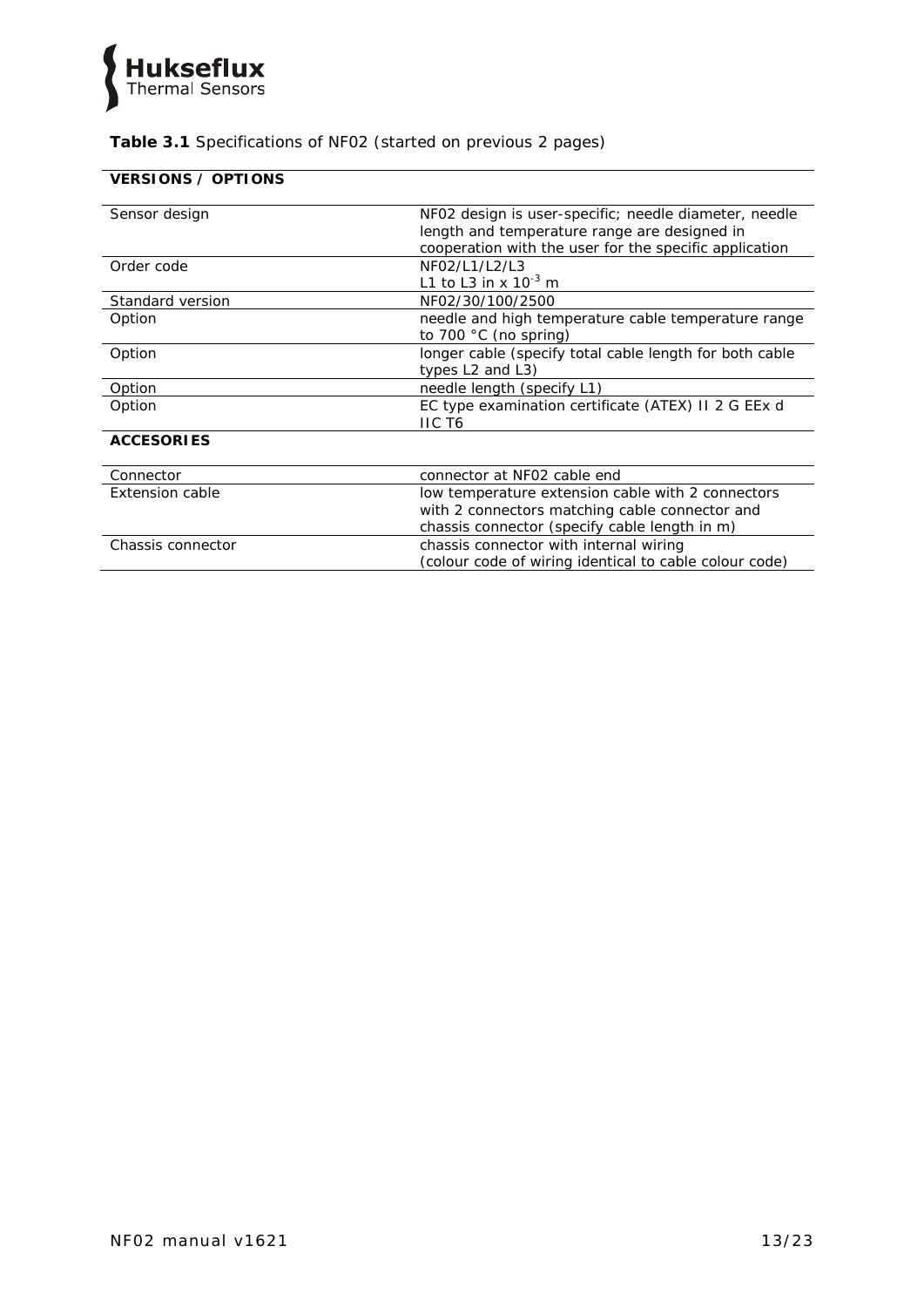

### <span id="page-13-0"></span>**3.2 Dimensions of NF02**



**Figure 3.2.1** *NF02 miniature needle type heat flux and temperature sensor is used for high temperature applications: (1) heat flux sensor & thermocouple location, (2) spring loaded bolt (MF10 x 1), (3) low temperature extension cable, (4) high temperature cable with metal interlocked spiral armour. Dimensions in x 10-3 m*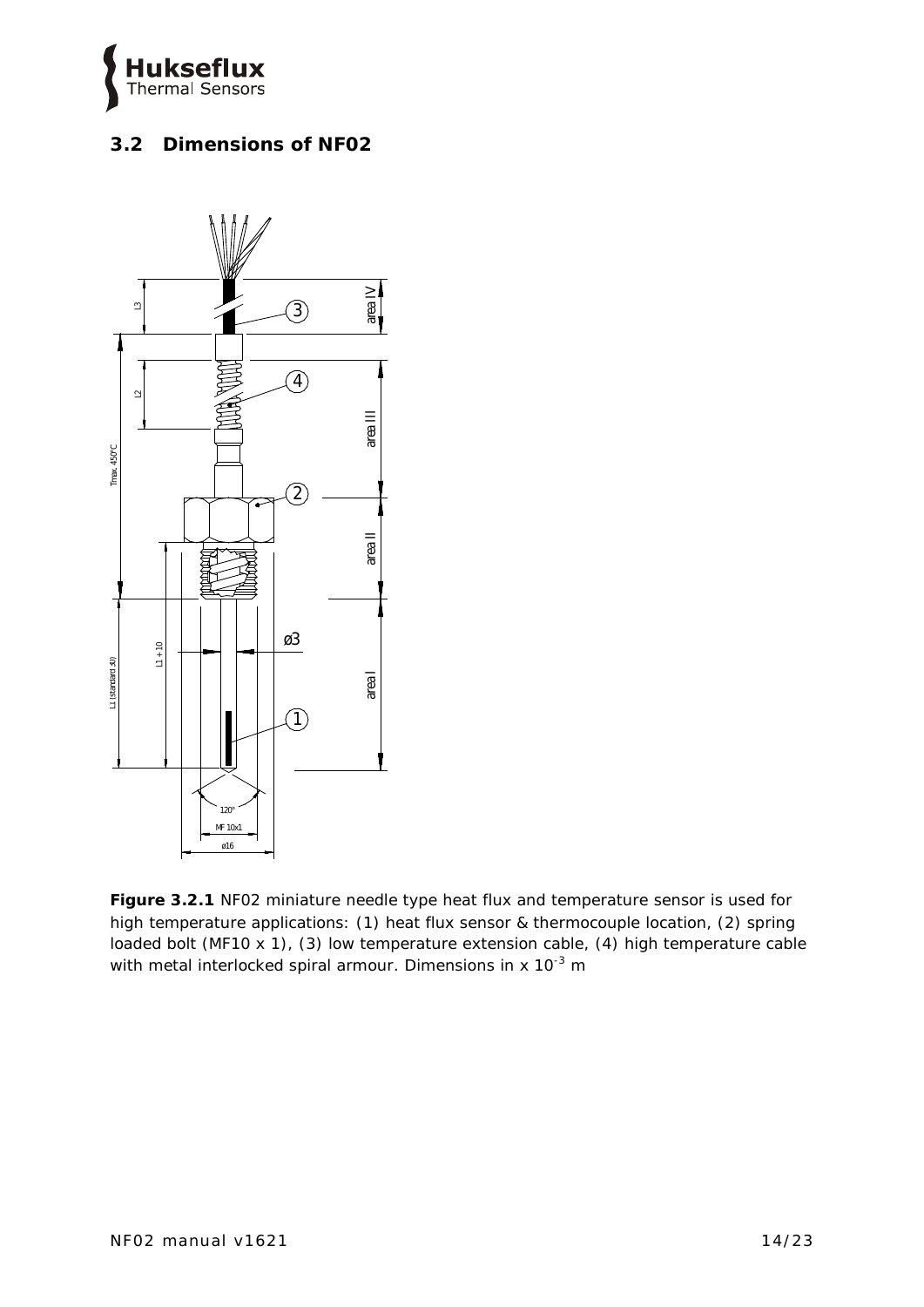

### <span id="page-14-0"></span>4 Installation of NF02

### <span id="page-14-1"></span>**4.1 Electrical connection**

A heat flux sensor should be connected to a measuring system, typically a so-called datalogger. NF02 is a passive sensor that does not need any power, neither for the heat flux sensor, nor for the temperature sensor. Cables may act as a source of distortion, by picking up capacitive noise. We recommend keeping the distance between a datalogger or amplifier and the sensor as short as possible.

**Table 4.1.1** *The electrical connection of NF02. Standard IEC colour code; the IEC code for thermocouple K is green / white.*

| <b>WIRE</b>  |                           |
|--------------|---------------------------|
| <b>Red</b>   | heat flux signal $[+]$    |
| <b>Black</b> | heat flux signal $[-]$    |
| <b>Green</b> | thermocouple type $K$ [+] |
| White        | thermocouple type $K[-]$  |
| <b>Blank</b> | shield                    |

### <span id="page-14-2"></span>**4.2 Installation**

|  |  | <b>Table 4.2.1</b> General recommendations for use of NF02 heat flux sensors |  |  |  |  |
|--|--|------------------------------------------------------------------------------|--|--|--|--|
|--|--|------------------------------------------------------------------------------|--|--|--|--|

| Location                       | NF02 sensors are located at carefully selected locations.                                                                                                                            |
|--------------------------------|--------------------------------------------------------------------------------------------------------------------------------------------------------------------------------------|
|                                | The measurement accuracy of NF02 depends on the quality of its thermal<br>contact to its environment. Make sure there is good thermal contact for<br>example by using thermal paste. |
| Performing a<br>representative | we recommend using > 2 sensors per measurement location.                                                                                                                             |
| measurement                    | this redundancy also improves the assessment of the measurement<br>accuracy                                                                                                          |
| Signal amplification           | ask the manufacturer for recommendations for signal amplification /<br>conversion                                                                                                    |

#### **Table 4.2.2** *Recommendations for installation of NF02 heat flux sensors*

| drill and tap for the MF10 x 1 spring loaded bolt                                                                                                                                                                                   |
|-------------------------------------------------------------------------------------------------------------------------------------------------------------------------------------------------------------------------------------|
| drill using a standard 3.2 mm drill (for the standard 3 x $10^{-3}$ m diameter<br>needle, adapted diameter for other needle diameters. The drill diameter<br>should be close to the needle diameter to ensure good thermal contact. |
| screw the NF02 spring loaded bolt on the tapped hole.<br>if possible use locally approved thermal paste to promote thermal contact<br>between the hole and the needle for example using thermal paste                               |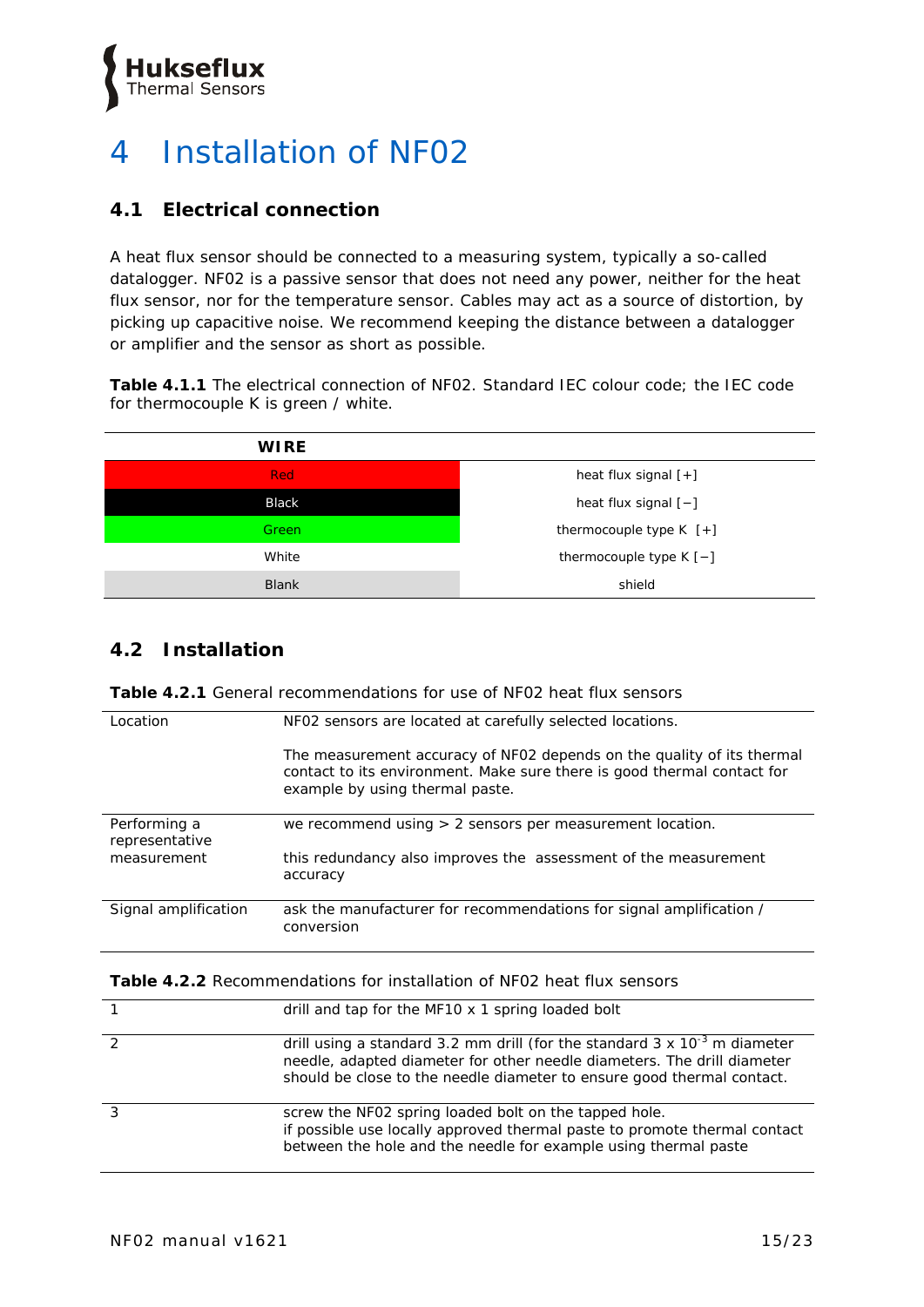

### <span id="page-15-0"></span>5 Recommended practices for use

### <span id="page-15-1"></span>**5.1 Short user guide**

#### **Table 5.1** *Recommended practices for use*

|    | NFO2 RECOMMENDED PRACTICES FOR USE                             |                                                                                                                                              |  |
|----|----------------------------------------------------------------|----------------------------------------------------------------------------------------------------------------------------------------------|--|
| 1  | Read the full manual                                           |                                                                                                                                              |  |
| 2  | Determine options                                              | choose needle length, cable lengths, needle temperature<br>range, connectors                                                                 |  |
| 3  | Design mounting and<br>amplification                           | see the chapter on electrical connection and installation                                                                                    |  |
| 4  | Determine mounting and<br>tooling requirements                 | drills, use of locally approved thermal paste                                                                                                |  |
| 5  | Ordering                                                       |                                                                                                                                              |  |
| 6  | Unpack NFO <sub>2</sub>                                        | check shipment contents (see paragraph on included<br>items) against the order                                                               |  |
| 7  | Check sensor functionality                                     | see the paragraph on the functionality test                                                                                                  |  |
| 8  | Install                                                        | see the directions on installation                                                                                                           |  |
| 9  | Check performance                                              | verify by comparing measured heat flux to a reference<br>measurement at a spot where sensors of the same type<br>can be mounted side by side |  |
| 10 | Check inspection /<br>maintenance / verification<br>procedures | check the maintenance schedule                                                                                                               |  |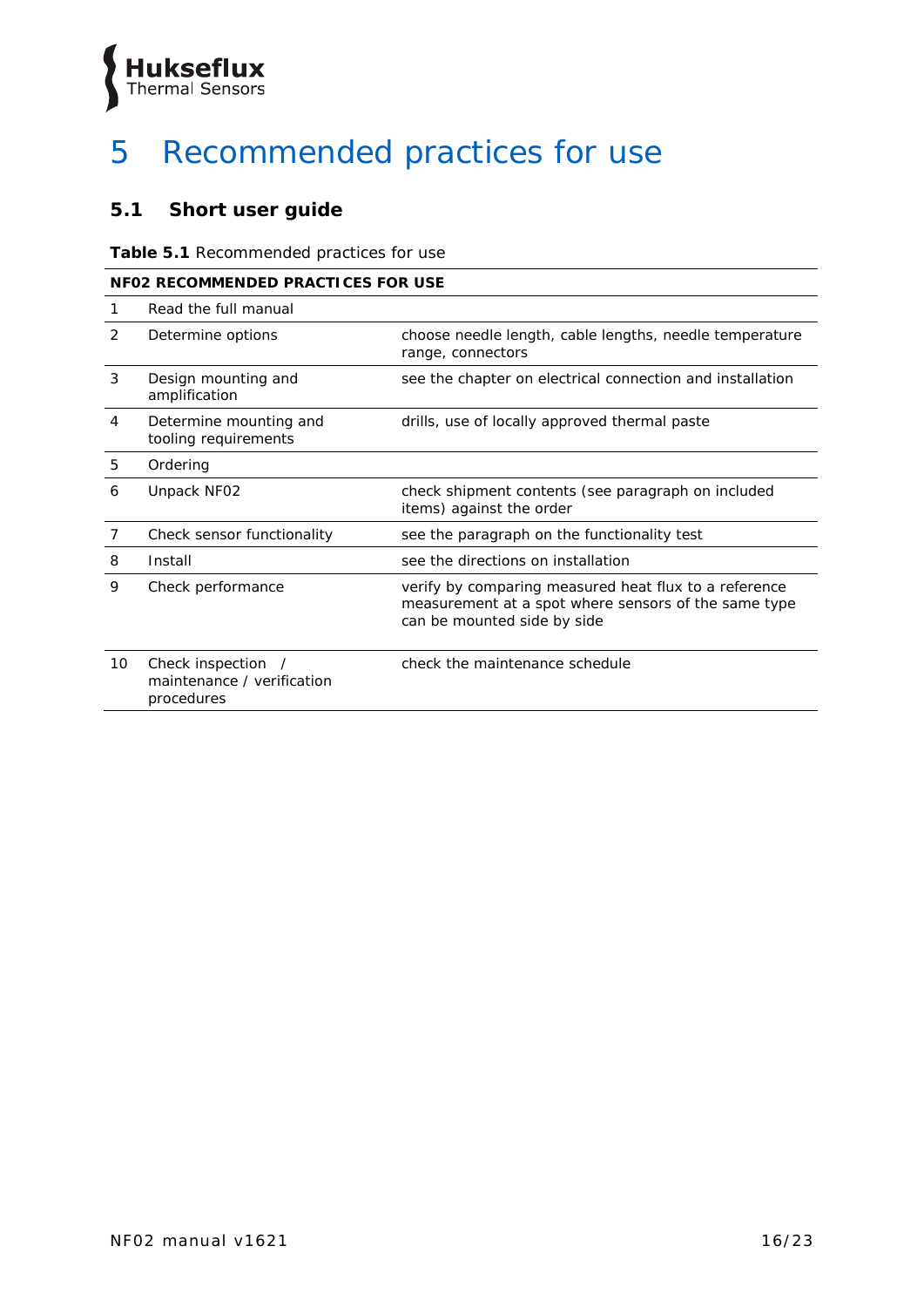

### <span id="page-16-0"></span>6 Maintenance and trouble shooting

#### <span id="page-16-1"></span>**6.1 Recommended maintenance and quality assurance**

NF02 measures reliably at a low level of maintenance, but does require frequent inspection. Unreliable measurement results are detected by scientific judgement, for example by looking for unreasonably large or small measured values. The preferred way to obtain a reliable measurement is a regular critical review of the measured data, preferably checking against other (nearby) measurements.

**Table 6.1.1** *Recommended maintenance of NF02. If possible the data analysis is done on a daily basis.*

|               | <b>INTERVAL</b> | <b>SUBJECT</b>                     | <b>ACTION</b>                                                                                                                                                                                                                                                                                                                                         |
|---------------|-----------------|------------------------------------|-------------------------------------------------------------------------------------------------------------------------------------------------------------------------------------------------------------------------------------------------------------------------------------------------------------------------------------------------------|
|               | 1 week          | data analysis<br>and<br>inspection | compare measured data to the maximum possible or<br>maximum expected heat flux and to other measurements for<br>example from nearby or redundant instruments. Historical<br>records can be used as a source for expected values. Look for<br>any patterns and events that deviate from what is normal or<br>expected. Compare to acceptance intervals |
| $\mathcal{L}$ | 6 months        | inspection                         | inspect, inspect cable quality, inspect mounting, inspect<br>location of installation                                                                                                                                                                                                                                                                 |
| 3             | 2 years         |                                    | on-site check check the sensor in the field, see following paragraphs                                                                                                                                                                                                                                                                                 |
| 4             |                 | lifetime<br>assessment             | judge if the instrument will be reliable for another 2 years, or<br>if it should be replaced                                                                                                                                                                                                                                                          |

#### **MINIMUM RECOMMENDED HEAT FLUX SENSOR MAINTENANCE**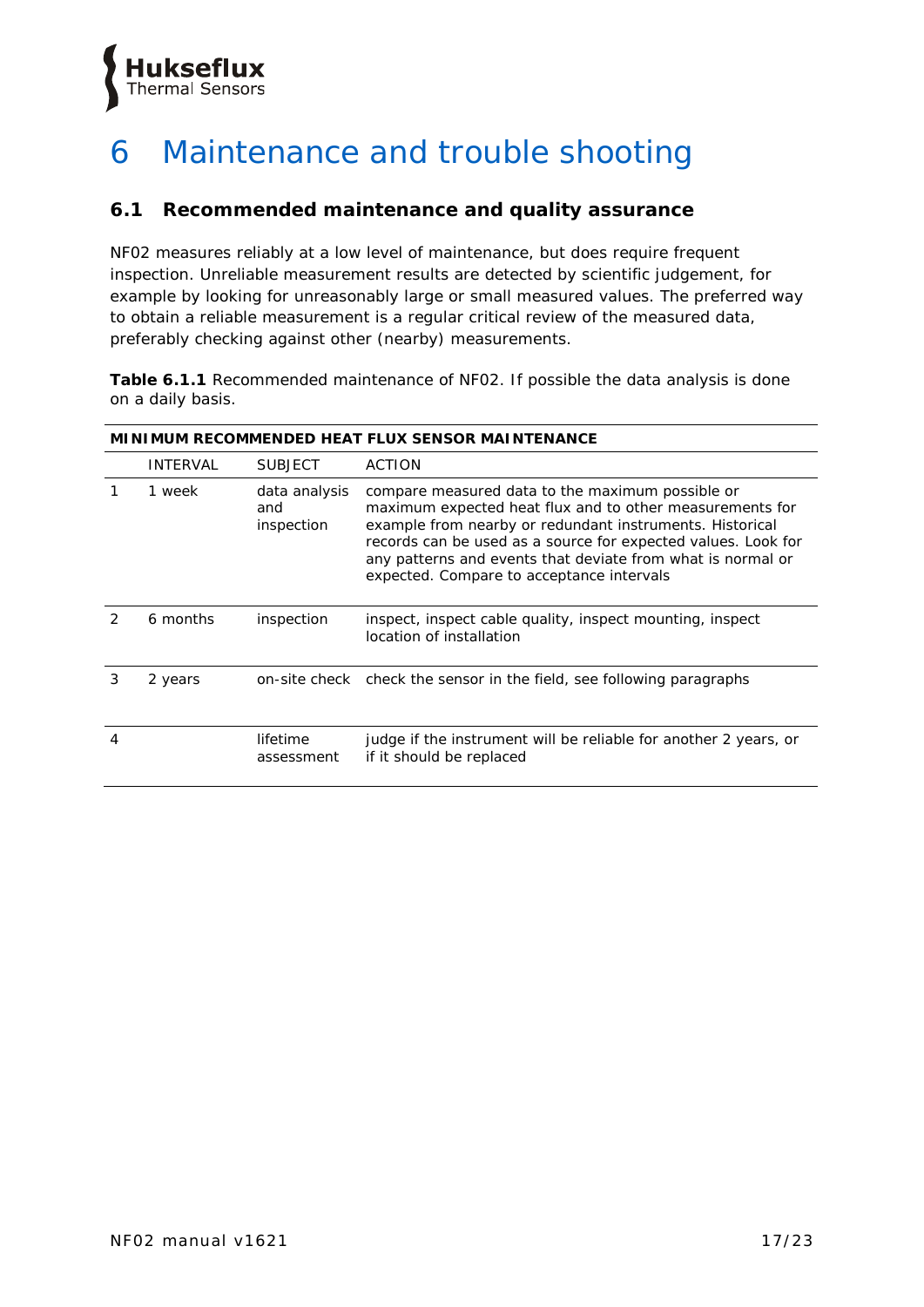

### <span id="page-17-0"></span>**6.2 Trouble shooting**

#### **Table 6.2.1** *Trouble shooting for NF02*

| General                                                | Inspect the sensor for any damage. Inspect the quality of mounting / installation.<br>Inspect if the wires are properly attached to the data logger.<br>Check the condition of the cable.<br>Inspect the connection of the shield (typically connected at the datalogger side).<br>Check the datalogger program in particular if the right sensitivity is entered.<br>NF02's sensor serial number is engraved on the transition piece between sensor<br>and cable. The sensitivity can be found on the calibration certificate.<br>Check if the right thermal conductivity of the environment is entered.                                                                                                                                                                                                                                                                                                                                                                                                                        |
|--------------------------------------------------------|----------------------------------------------------------------------------------------------------------------------------------------------------------------------------------------------------------------------------------------------------------------------------------------------------------------------------------------------------------------------------------------------------------------------------------------------------------------------------------------------------------------------------------------------------------------------------------------------------------------------------------------------------------------------------------------------------------------------------------------------------------------------------------------------------------------------------------------------------------------------------------------------------------------------------------------------------------------------------------------------------------------------------------|
|                                                        | Check the electrical resistance of the heat flux sensor between the black [-] and<br>red [+] wires and the thermocouple between the green [+] and white [-] wires.<br>Use a multimeter at the 100 $\Omega$ range. Measure the sensor resistance first with one<br>polarity, then reverse the polarity. Take the average value. Typical resistance<br>should be the nominal sensor resistance of $5 \Omega$ for the thermopile sensor at<br>standard cable lengths, plus for additional low temperature extension cable 0.2<br>$\Omega/m$ (resistance per meter cable ) for the total resistance of two wires (back and<br>forth added), for high temperature cable 13 $\Omega/m$ . For the thermocouple work with<br>10 $\Omega$ at standard cable lengths, plus additional low temperature extension cable 3<br>$\Omega/m$ resistance per meter cable ), for high temperature cable 28 $\Omega/m$ . Infinite<br>resistance indicates a broken circuit; zero or a lower than 1 $\Omega$ resistance indicates<br>a short circuit. |
| The sensor<br>does not give<br>any signal              | Check if the heat flux sensor reacts to heat: put the multimeter at its most<br>sensitive range of DC voltage measurement, typically the 100 x 10 <sup>-3</sup> VDC range or<br>lower. Expose the sensor to heat, for instance exposing the tip to the flame of a<br>lighter. The signal should read $> 0.1 \times 10^{-3}$ V now.<br>Check the reaction of the thermocouple sensor to heat.<br>Check the data acquisition by replacing the sensor with a spare unit.                                                                                                                                                                                                                                                                                                                                                                                                                                                                                                                                                            |
| The sensor<br>signal is                                | Check the cable condition looking for cable breaks.                                                                                                                                                                                                                                                                                                                                                                                                                                                                                                                                                                                                                                                                                                                                                                                                                                                                                                                                                                              |
| unrealistically<br>high or low                         | Compare data to data coning from nearby sensors, for example sensor mounted at<br>the same location but at a different depth.                                                                                                                                                                                                                                                                                                                                                                                                                                                                                                                                                                                                                                                                                                                                                                                                                                                                                                    |
|                                                        | Check the data acquisition by applying a 1 $\times$ 10 <sup>-6</sup> V source to it in the<br>$1 \times 10^{-6}$ V range. Look at the measurement result. Check if it is as expected.<br>Check the data acquisition by short circuiting the data acquisition input with a<br>10 $\Omega$ resistor. Look at the output. Check if the output is close to 0 W/m <sup>2</sup> .                                                                                                                                                                                                                                                                                                                                                                                                                                                                                                                                                                                                                                                      |
| The sensor<br>signal shows<br>unexpected<br>variations | Check the presence of strong sources of electromagnetic radiation (radar, radio).<br>Check the condition and connection of the shield.<br>Check the condition of the sensor cable.                                                                                                                                                                                                                                                                                                                                                                                                                                                                                                                                                                                                                                                                                                                                                                                                                                               |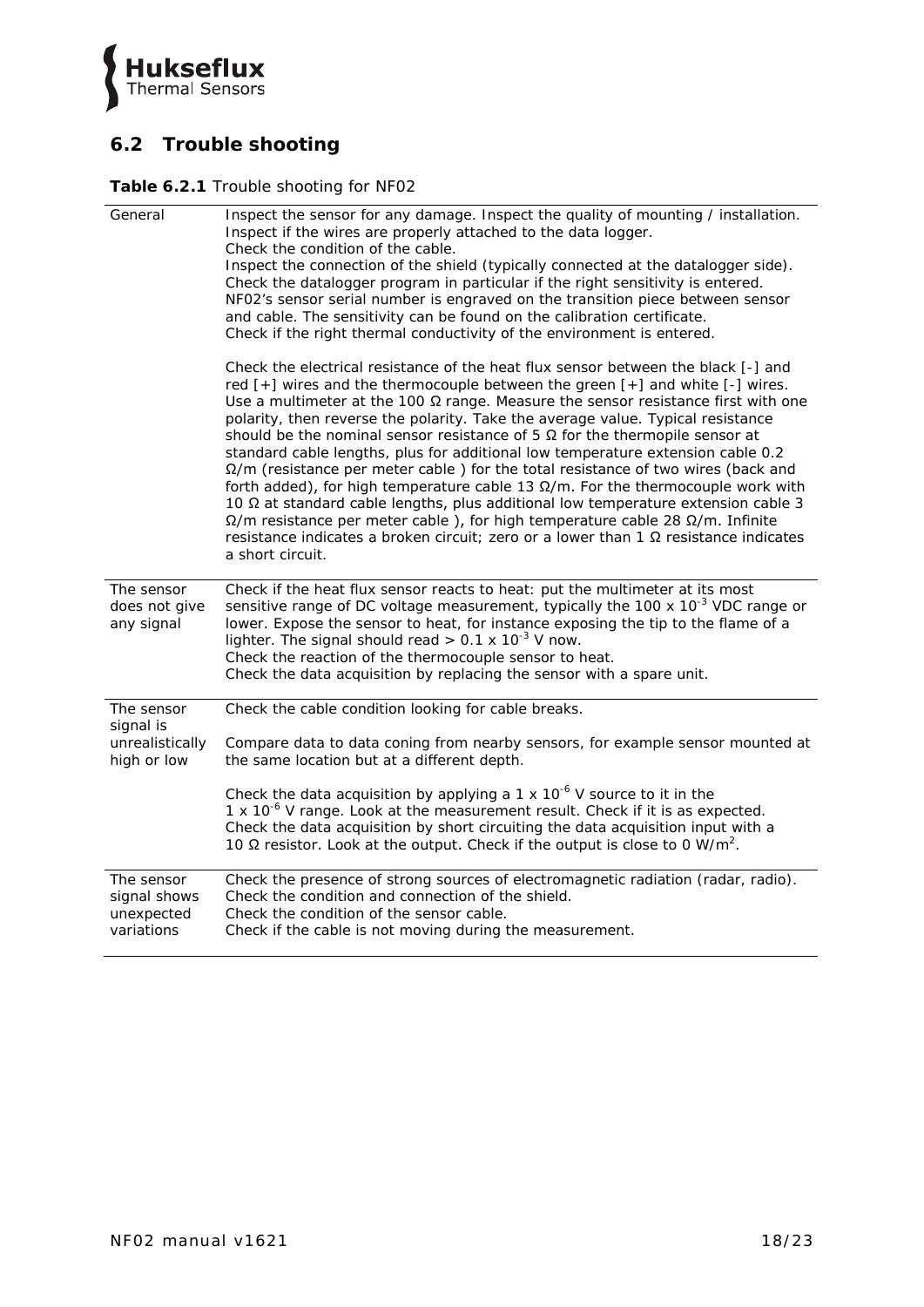

### <span id="page-18-0"></span>**6.3 NF02 diagnostics**

The following tables are use for checking and trouble shooting NF02.

**Table 6.3.1** *Resistance checks for diagnostics of NF02 with IEC wire cladding colour*

| <b>WIRE</b>                 | <b>WIRE</b>  | <b>RESISTANCE ACCEPTANCE INTERVAL</b>                                                                                         |
|-----------------------------|--------------|-------------------------------------------------------------------------------------------------------------------------------|
| Red                         | <b>Black</b> | 5 Ω at standard cable length, 0.2 $\Omega/m$ for low temperature<br>extension cable, 13 $\Omega/m$ for high temperature cable |
| Red                         | Green        | several $\Omega$                                                                                                              |
| Red                         | <b>Body</b>  | infinite (> 10 <sup>6</sup> Ω)                                                                                                |
| Green                       | White        | 10 Ω at standard cable length, 3 $\Omega/m$ for low temperature<br>extension cable, 28 $\Omega/m$ for high temperature cable  |
| <b>Green</b>                | <b>Body</b>  | infinite (> 10 <sup>6</sup> Ω)                                                                                                |
| Blank shield/ drain<br>wire | <b>Body</b>  | infinite (> $10^6$ Ω)                                                                                                         |

### <span id="page-18-1"></span>**6.4 Checks in the field**

On-site field check is possible by comparison to a reference sensor, temporarily mounted side by side.

Hukseflux main recommendations for field checks are:

- 1) to compare to a new sensor
- 2) use high heat flux levels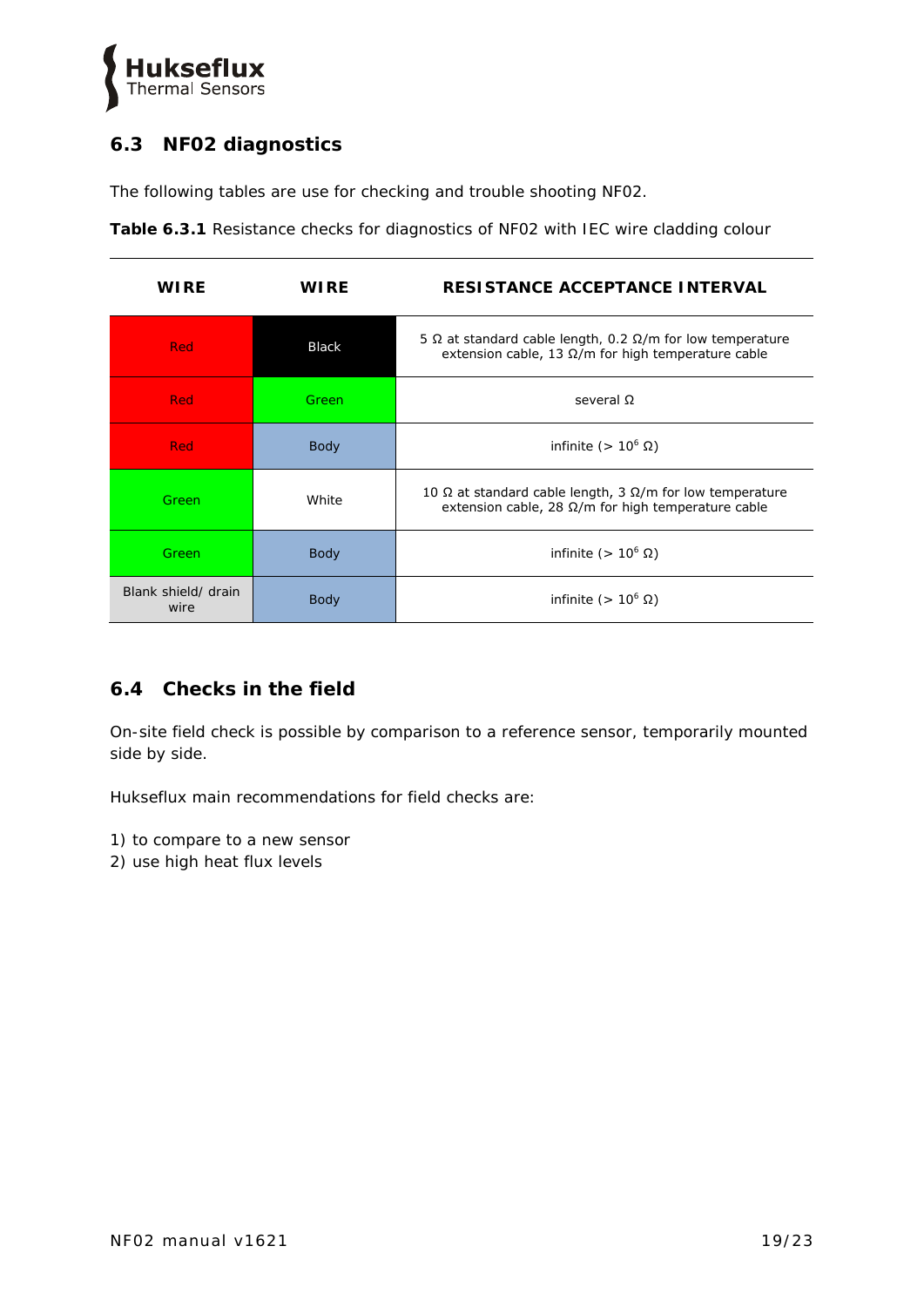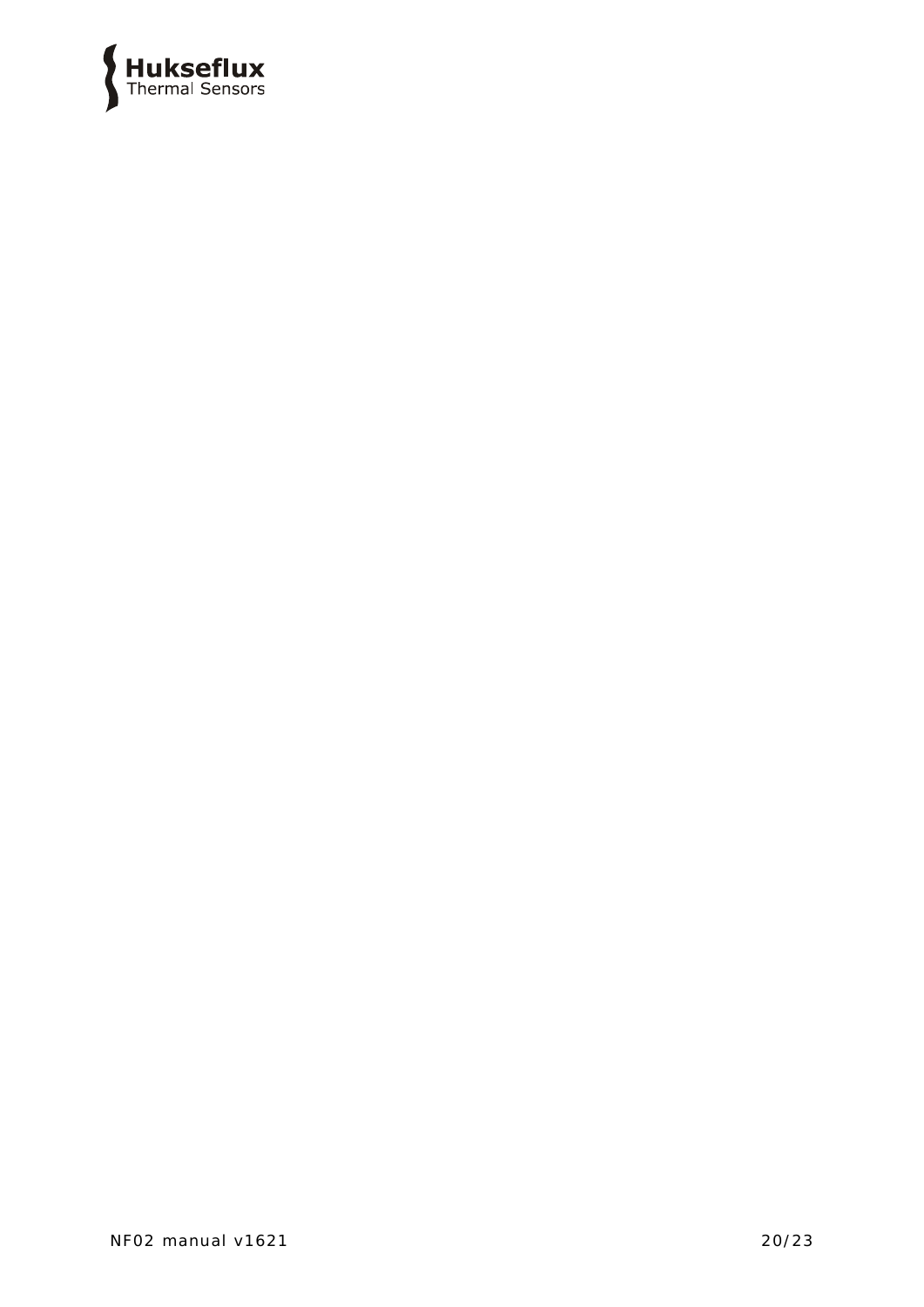

### <span id="page-20-0"></span>7 Appendices

### <span id="page-20-1"></span>**7.1 Example calculations**

For Steel HII, a typical shell / mantle material, one might use (accuracy relative to the literature value within  $\pm$  2 % from 50 to 500  $^{\circ}$  C):

 $\lambda = 51.508 - 0.0082$  T-0.000003 T<sup>2</sup> (Formula 7.1.1)

Formula 0.1 now becomes:

 $\Phi$  = U (51.508 - 0.0082T - 0.000003 T<sup>2</sup>) / (1.239 069 347 319 4 - 0.000 258 111 888 1  $T + 0.00000007916084T^2$ ) (Formula 7.1.2)

with  $\Phi$  in W/m<sup>2</sup> and U in x 10<sup>-6</sup> V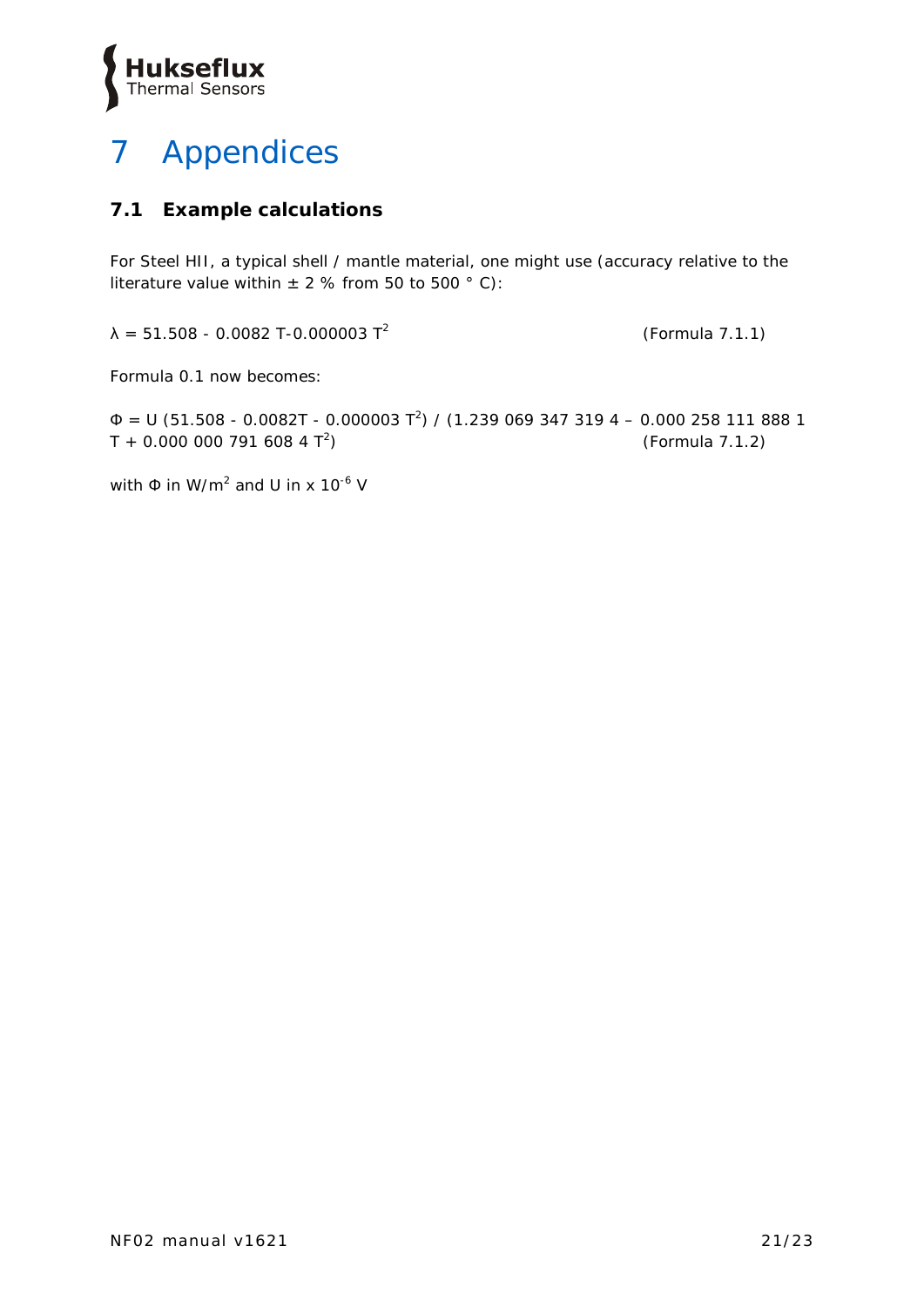

### <span id="page-21-0"></span>**7.2 EU declaration of conformity**



We, **Hukseflux Thermal Sensors B.V.** Delftechpark 31 2628 XJ Delft The Netherlands

in accordance with the requirements of the following directive:

2014/30/EU The Electromagnetic Compatibility Directive

hereby declare under our sole responsibility that:

Product model: NF02 Product type: Miniature needle type heat flux and temperature sensor

has been designed to comply and is in conformity with the relevant sections and applicable requirements of the following standards:

Emission: EN 61326-1: 2013 Immunity: EN 61326-1: 2013

Eric HOEKSEMA **Director** Delft March 01, 2016